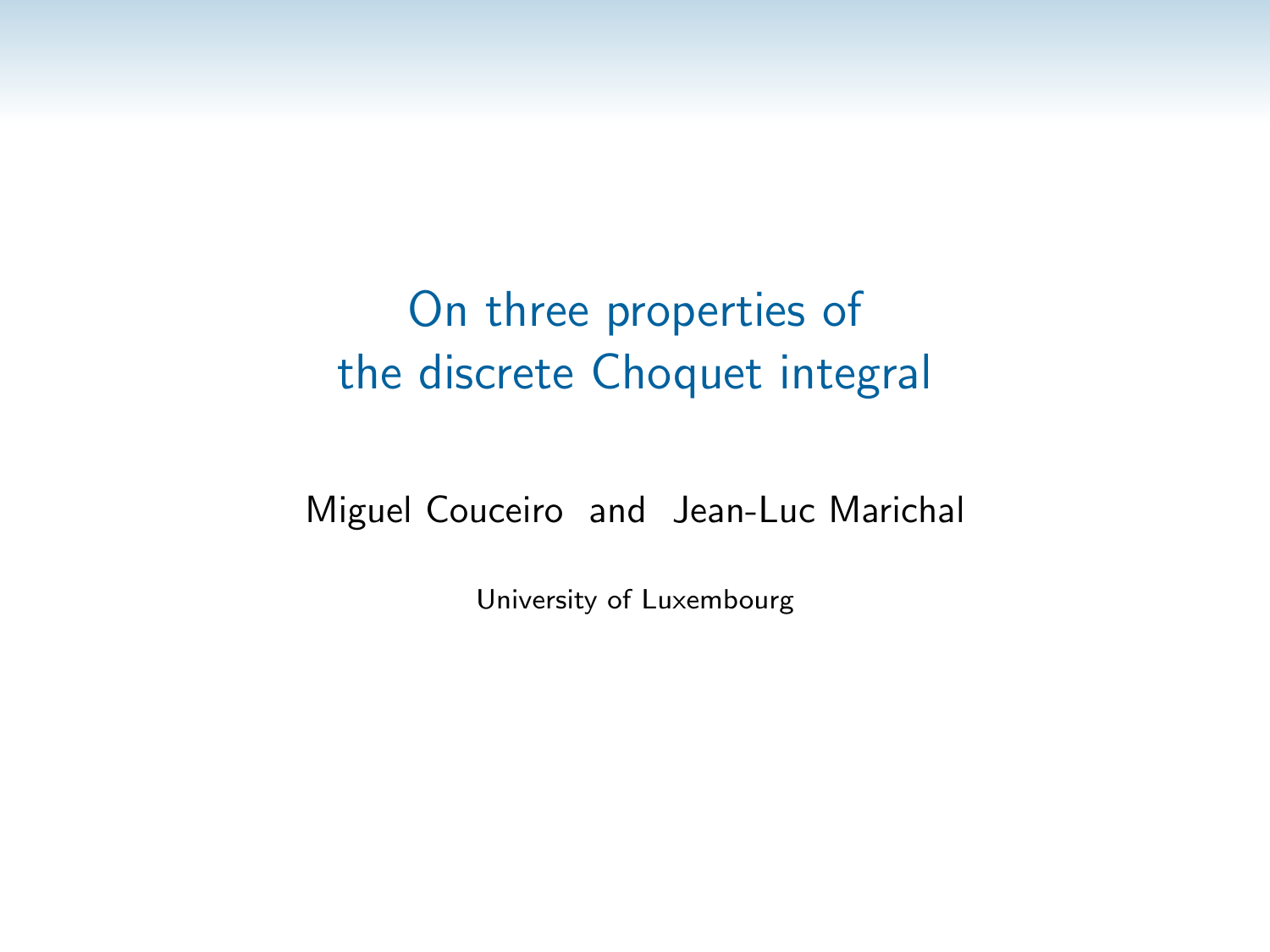# Standard triangulation of  $[0,1]^n$

Let  $\sigma$  be a permutation on  $[n] = \{1, \ldots, n\}$  ( $\sigma \in S_n$ )

$$
\mathbb{R}_{\sigma}^{n} = \left\{ \mathbf{x} = (x_1, \dots, x_n) \in \mathbb{R}^{n} : x_{\sigma(1)} \leq \dots \leq x_{\sigma(n)} \right\}
$$

$$
[0, 1]_{\sigma}^{n} = \mathbb{R}_{\sigma}^{n} \cap [0, 1]^{n}
$$



 $2! = 2$  permutations (2 triangles)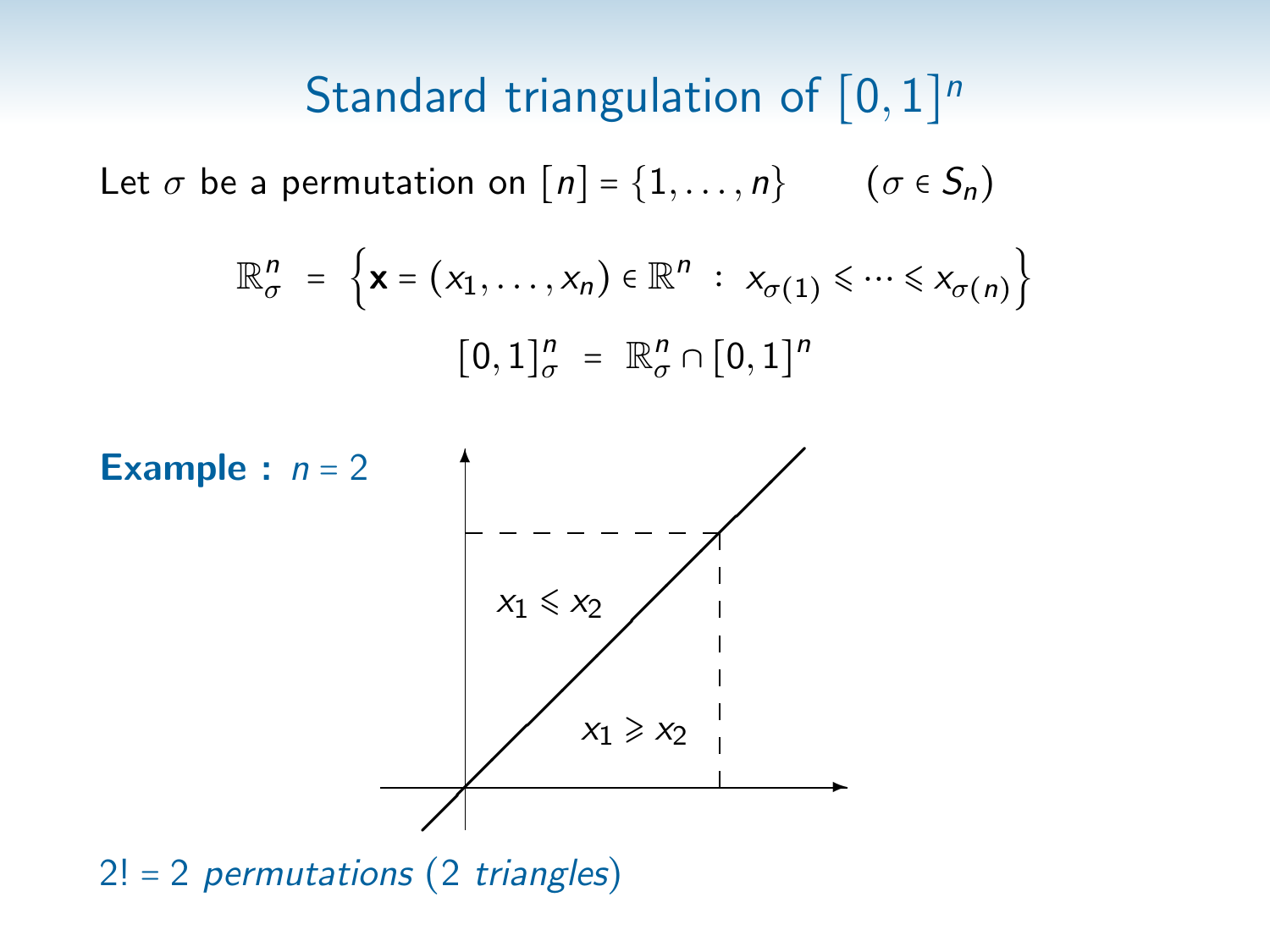# Standard triangulation of  $[0,1]^n$

### Example :  $n = 3$



 $3! = 6$  permutations (6 simplexes)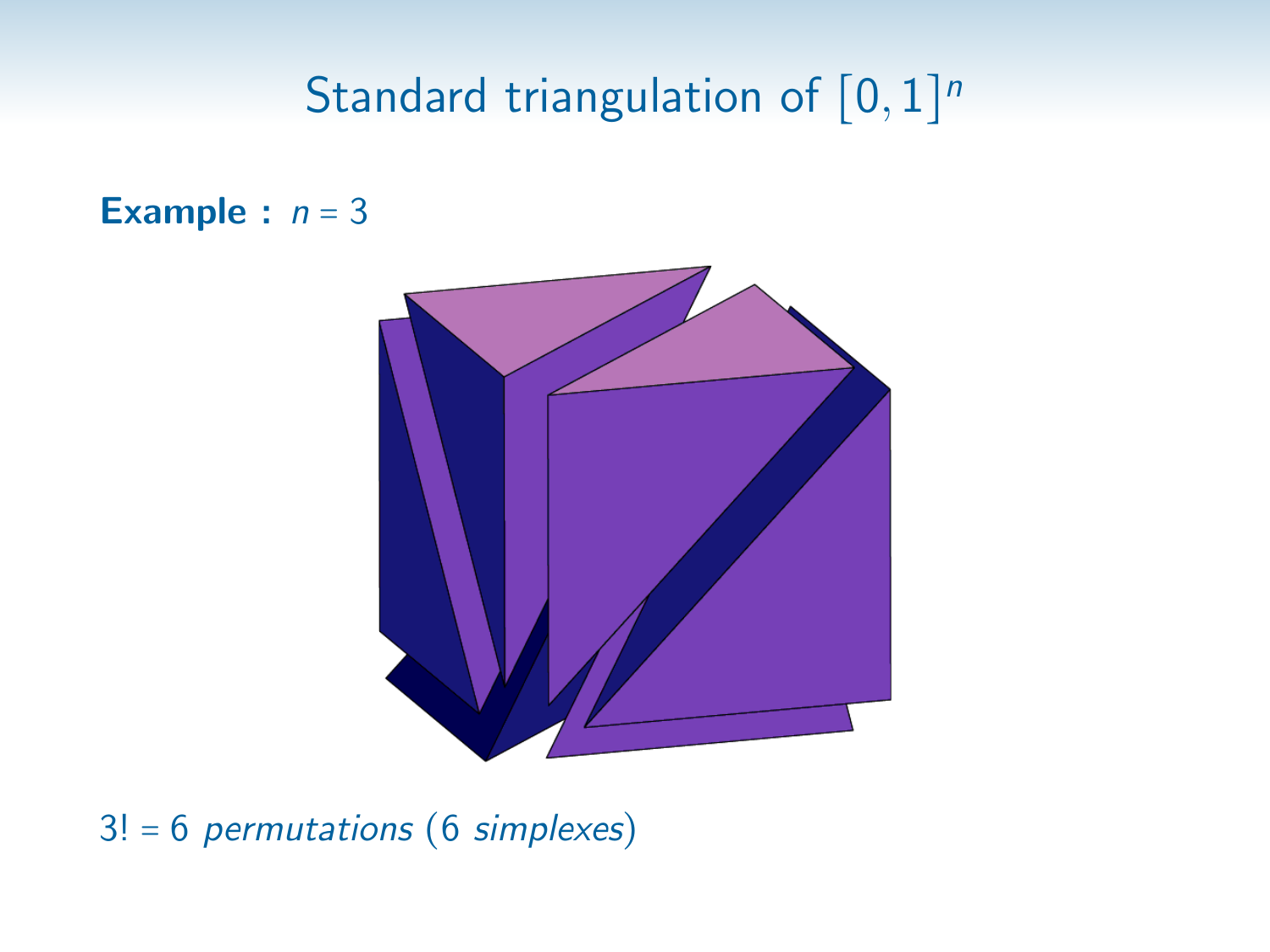**Note:** Each simplex  $[0,1]_{\sigma}^{n}$  has exactly  $n+1$  vertices

Consider a function  $\phi$ :  $\{0,1\}^n \to \mathbb{R}$  such that  $\phi(\mathbf{0}) = 0$ 

### Definition (Lovász, 1983)

The Lovász extension of a function  $\phi: \{0,1\}^n \to \mathbb{R}$  is the function  $f_{\phi} \colon \mathbb{R}^n \to \mathbb{R}$  whose restriction to each subdomain  $\mathbb{R}^n_{\sigma}$  is the unique linear function which coincides with  $\phi$  at the  $n+1$  vertices of the simplex  $[0,1]_{\sigma}^n$ 

By definition,  $f_{\boldsymbol{\phi}}|_{\{0,1\}^n} = \boldsymbol{\phi}$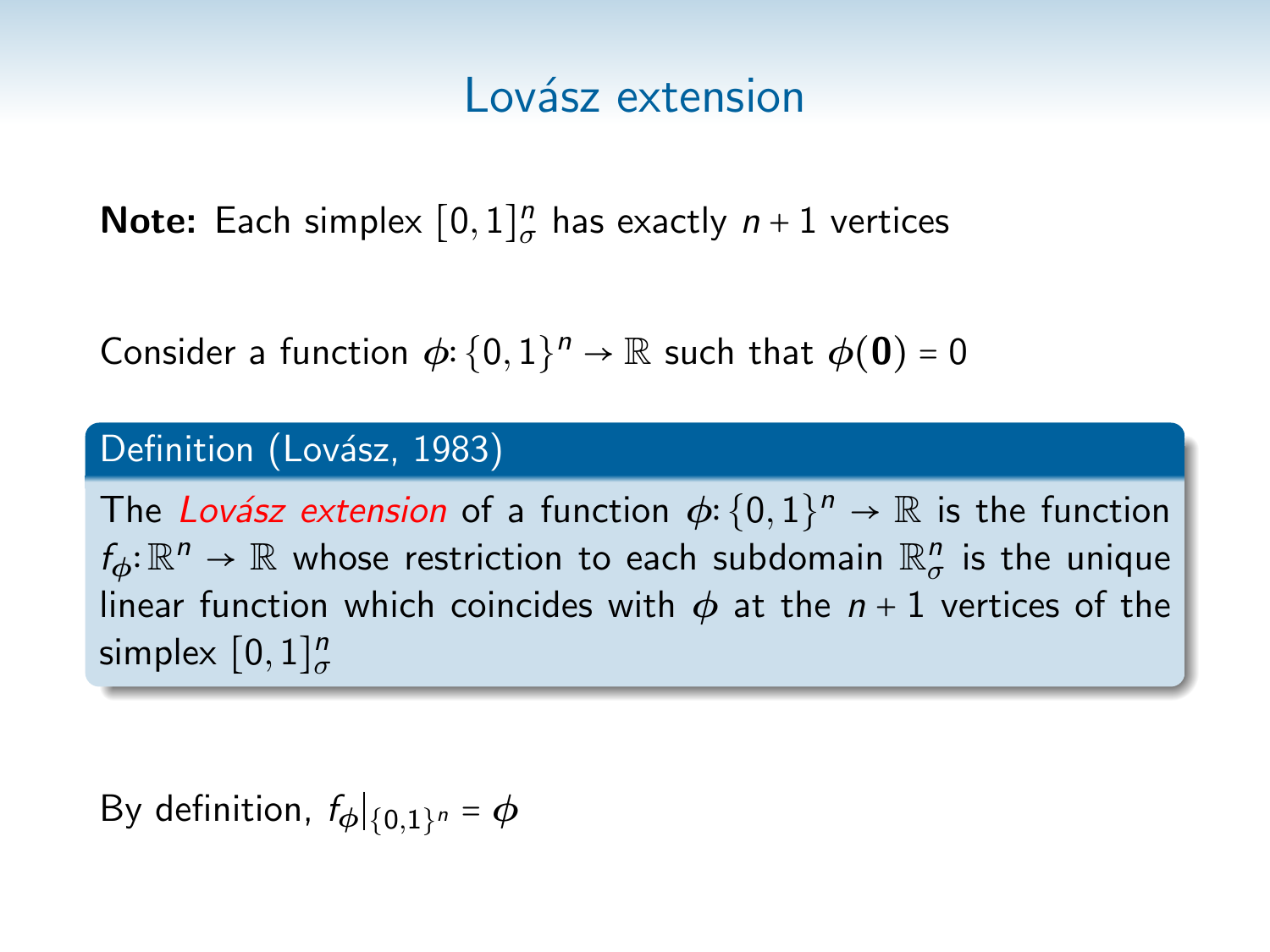



$$
x_1 \ge x_2 \qquad \Rightarrow \qquad f_{\phi}(x_1, x_2) = x_1 + 2x_2
$$
  

$$
x_1 \le x_2 \qquad \Rightarrow \qquad f_{\phi}(x_1, x_2) = -2x_1 + 5x_2
$$

On  $\mathbb{R}^2$  :

$$
f_{\phi}(x_1, x_2) = x_1 + 5x_2 - 3\min(x_1, x_2)
$$

 $\Rightarrow$  f<sub>φ</sub> is piecewise linear and continuous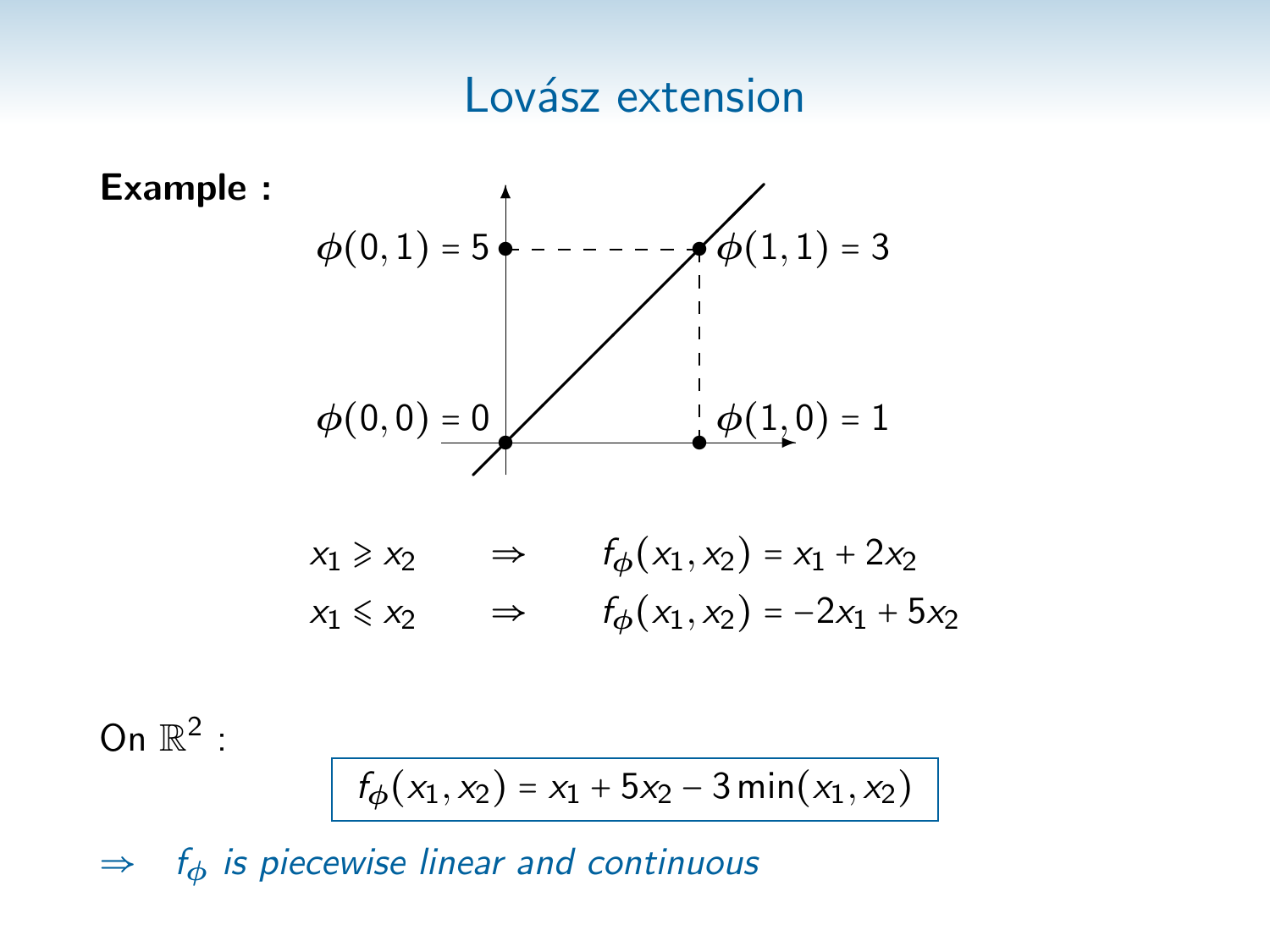

 $f_{\phi}(x_1, x_2) = x_1 + 5x_2 - 3 \min(x_1, x_2)$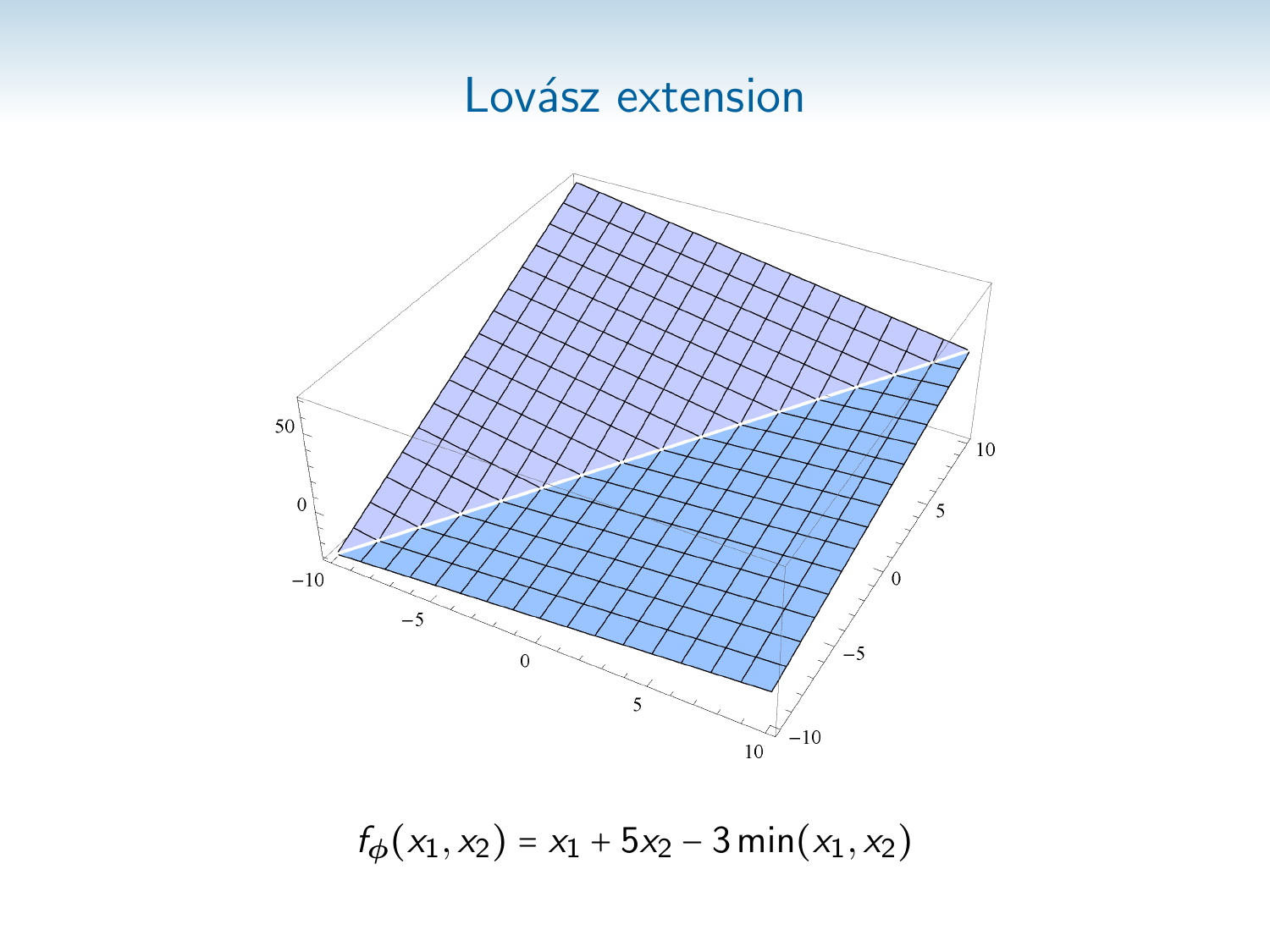### In general :

 $f_{\phi}$  can always be written in the form

$$
f_{\phi}(\mathbf{x}) = \sum_{S \subseteq [n]} a_{\phi}(S) \min_{i \in S} x_i \qquad (\mathbf{x} \in \mathbb{R}^n)
$$

where the coefficients  $a_{\phi}(S)$  are real numbers

 $\Rightarrow$  f<sub>φ</sub> is always piecewise linear and continuous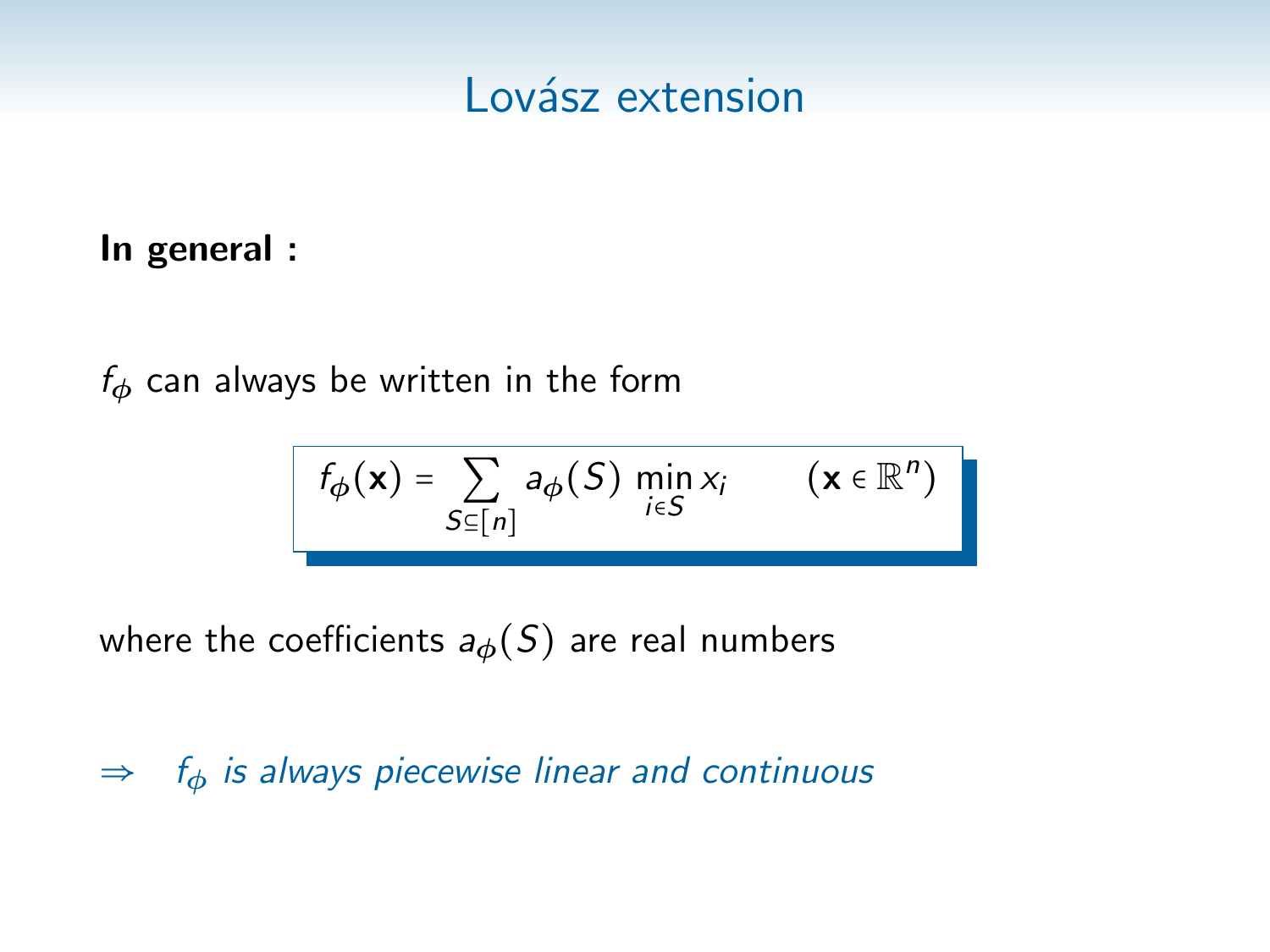... and on the "extended" simplex  $\mathbb{R}^n_\sigma$  ?

Back to the example :

$$
x_1 \ge x_2 \qquad \Rightarrow \qquad f_{\phi}(x_1, x_2) = x_1 + 2x_2
$$
  

$$
x_1 \le x_2 \qquad \Rightarrow \qquad f_{\phi}(x_1, x_2) = -2x_1 + 5x_2
$$

In general :

$$
f_{\phi}(\mathbf{x}) = x_{\sigma(1)} \phi(\mathbf{1}) + \sum_{i=2}^{n} (x_{\sigma(i)} - x_{\sigma(i-1)}) \phi(\mathbf{1}_{\{\sigma(i),\dots,\sigma(n)\}}) \qquad (\mathbf{x} \in \mathbb{R}_{\sigma}^{n})
$$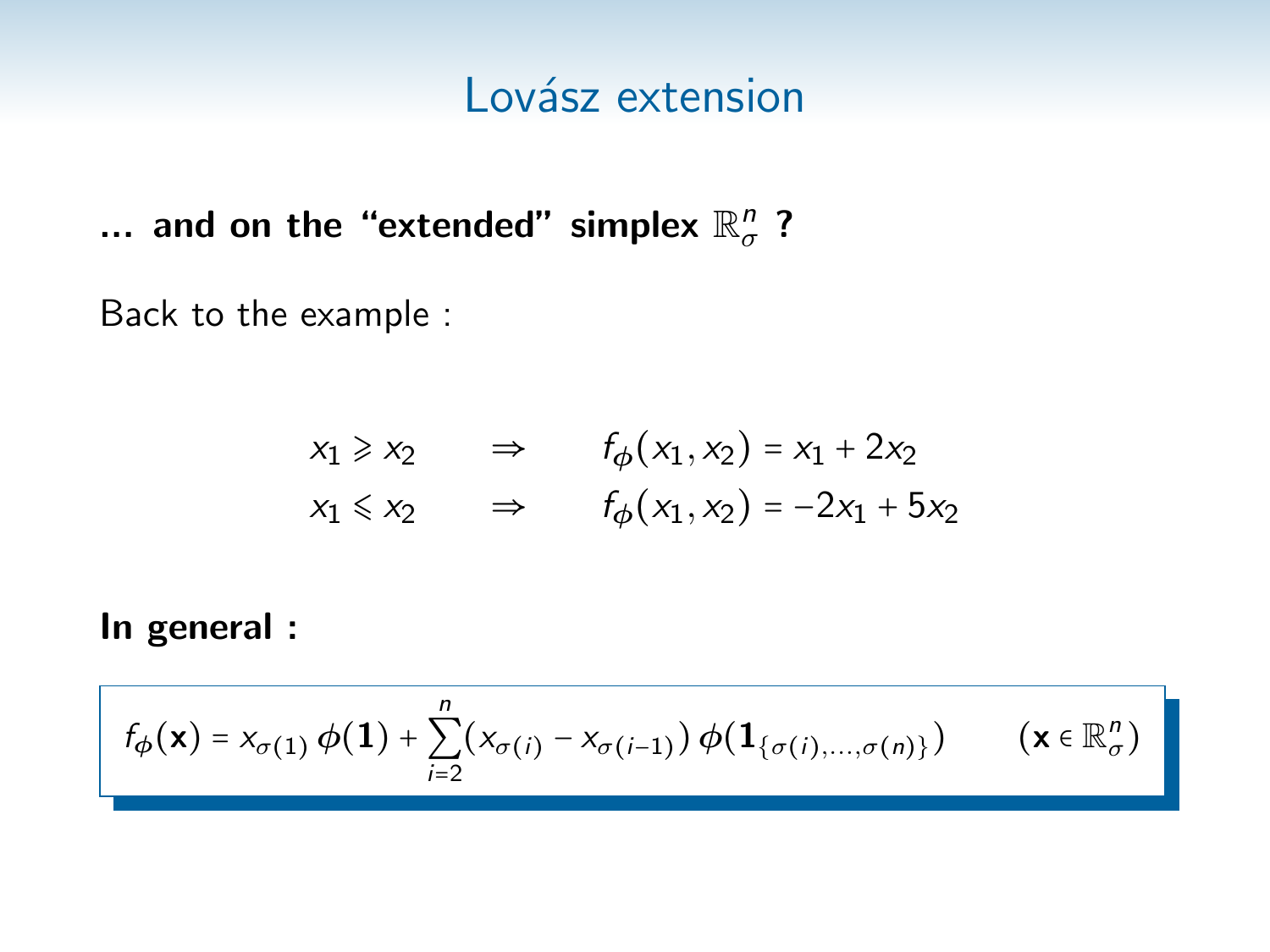# Choquet integral

We say that a function  $f{:}\mathbb{R}^n \to \mathbb{R}$  is a *Lovász extension* if there exists a function  $\phi: \{0,1\}^n \to \mathbb{R}$  such that  $f = f_{\phi}$ .

#### Definition

An *n*-variable *Choquet integral* is a nondecreasing (in each variable) Lovász extension vanishing at the origin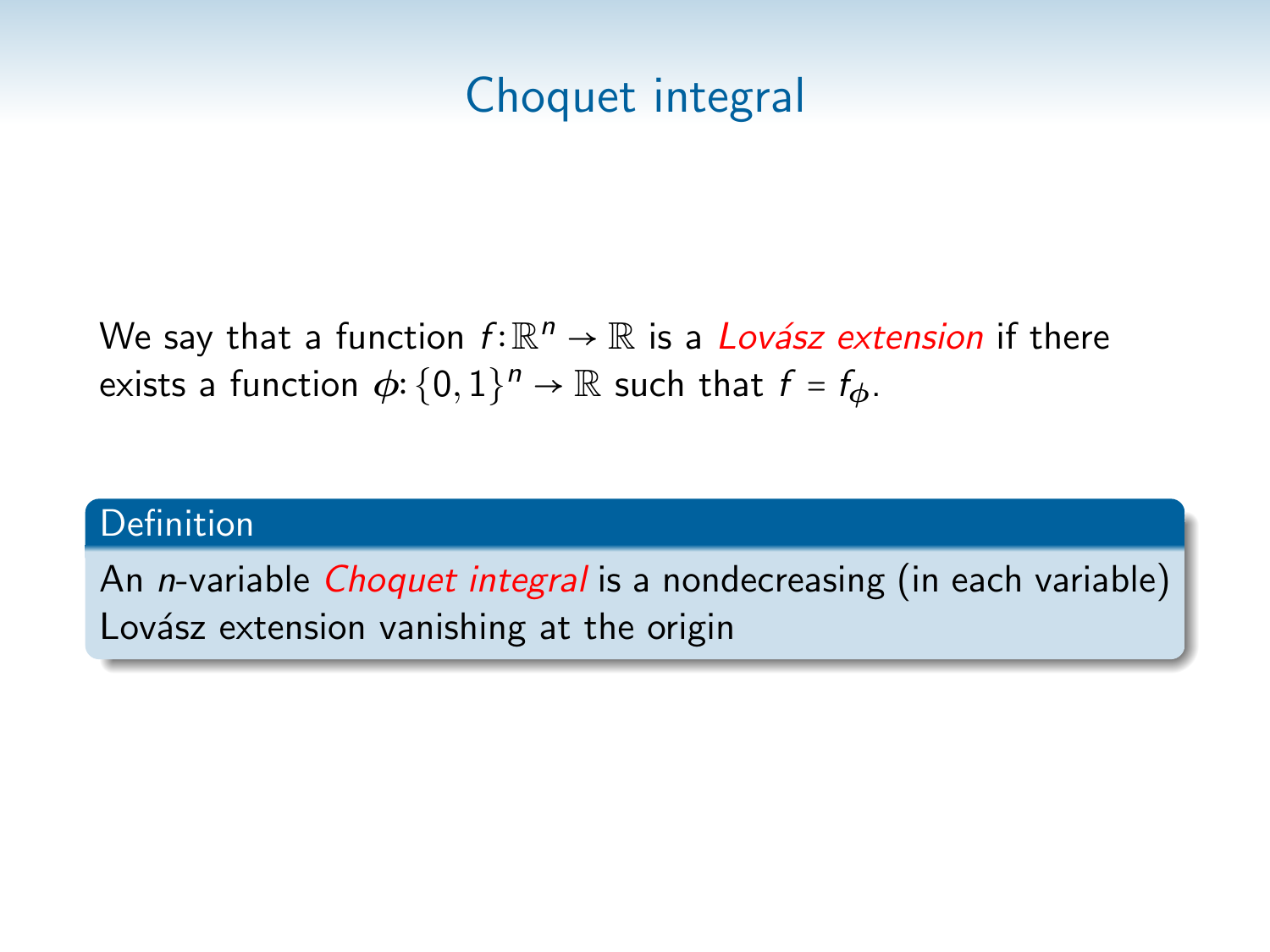Two n-tuples  $\mathbf{x},\mathbf{x}'\in\mathbb{R}^n$  are said to be *comonotonic* if there exists  $\sigma \in S_n$  such that  $\mathbf{x}, \mathbf{x}' \in \mathbb{R}^n_\sigma$ 

### Comonotonic additivity (Dellacherie, 1971)

A function  $f: \mathbb{R}^n \to \mathbb{R}$  is said to be *comonotonically additive* if, for every comonotonic *n*-tuples  $\textbf{x},\textbf{x}'\in\mathbb{R}^n$ , we have

$$
f(\mathbf{x} + \mathbf{x}') = f(\mathbf{x}) + f(\mathbf{x}')
$$

Proposition. (Schmeidler, 1986) Every n-variable Choquet integral is comonotonically additive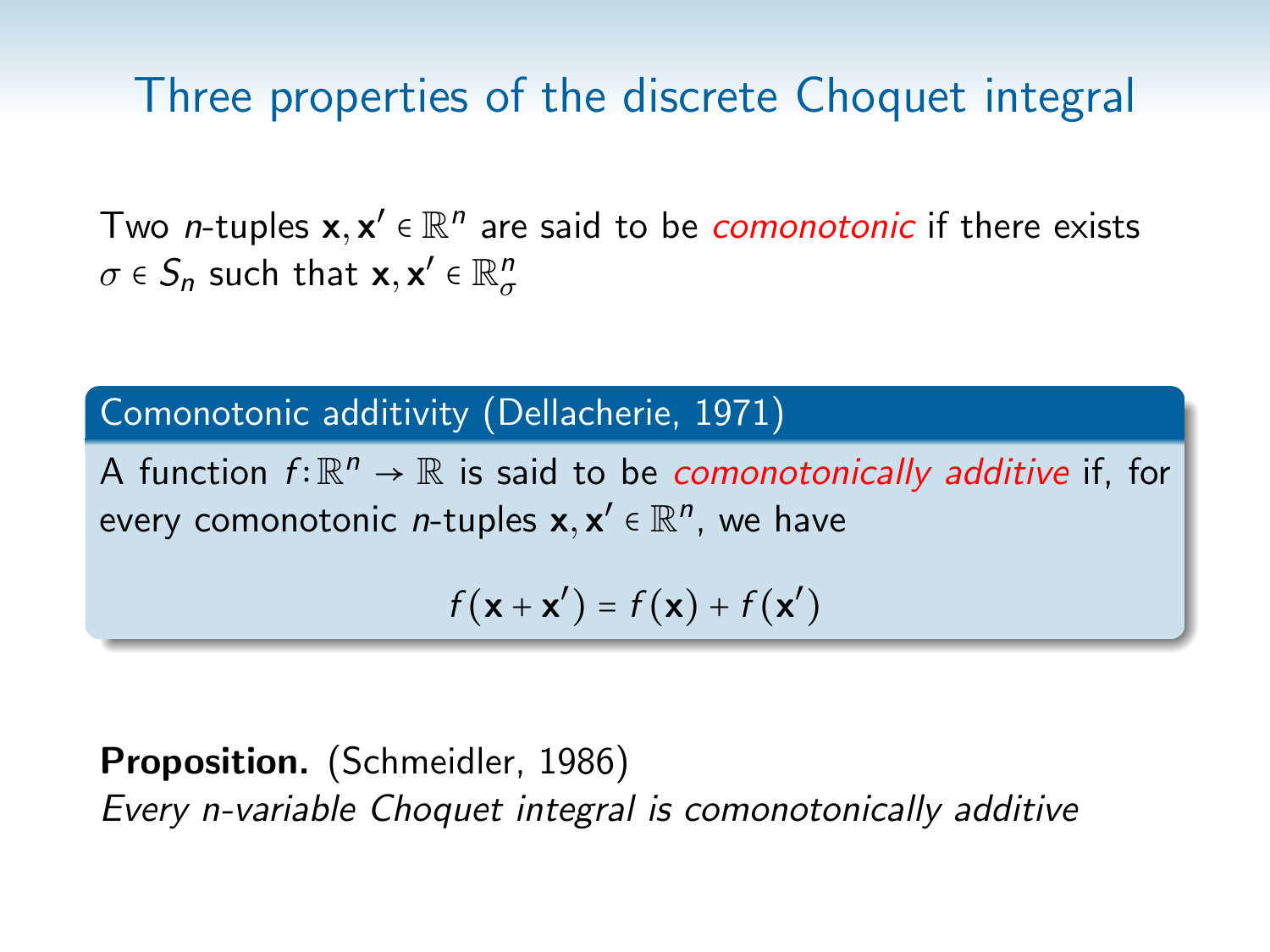Axiomatization (Schmeidler, 1986; De Campos and Bolaños, 1992)

A function  $f: \mathbb{R}^n \to \mathbb{R}$  is a **Choquet integral** if and only if it satisfies the following properties :

- $(i)$  f is comonotonically additive
- (ii) f is nondecreasing

(iii) f is positively homogeneous, i.e.,  $f(cx) = c f(x)$  for every  $x \in \mathbb{R}^n$  and every  $c > 0$  $(iv)$   $f(0) = 0$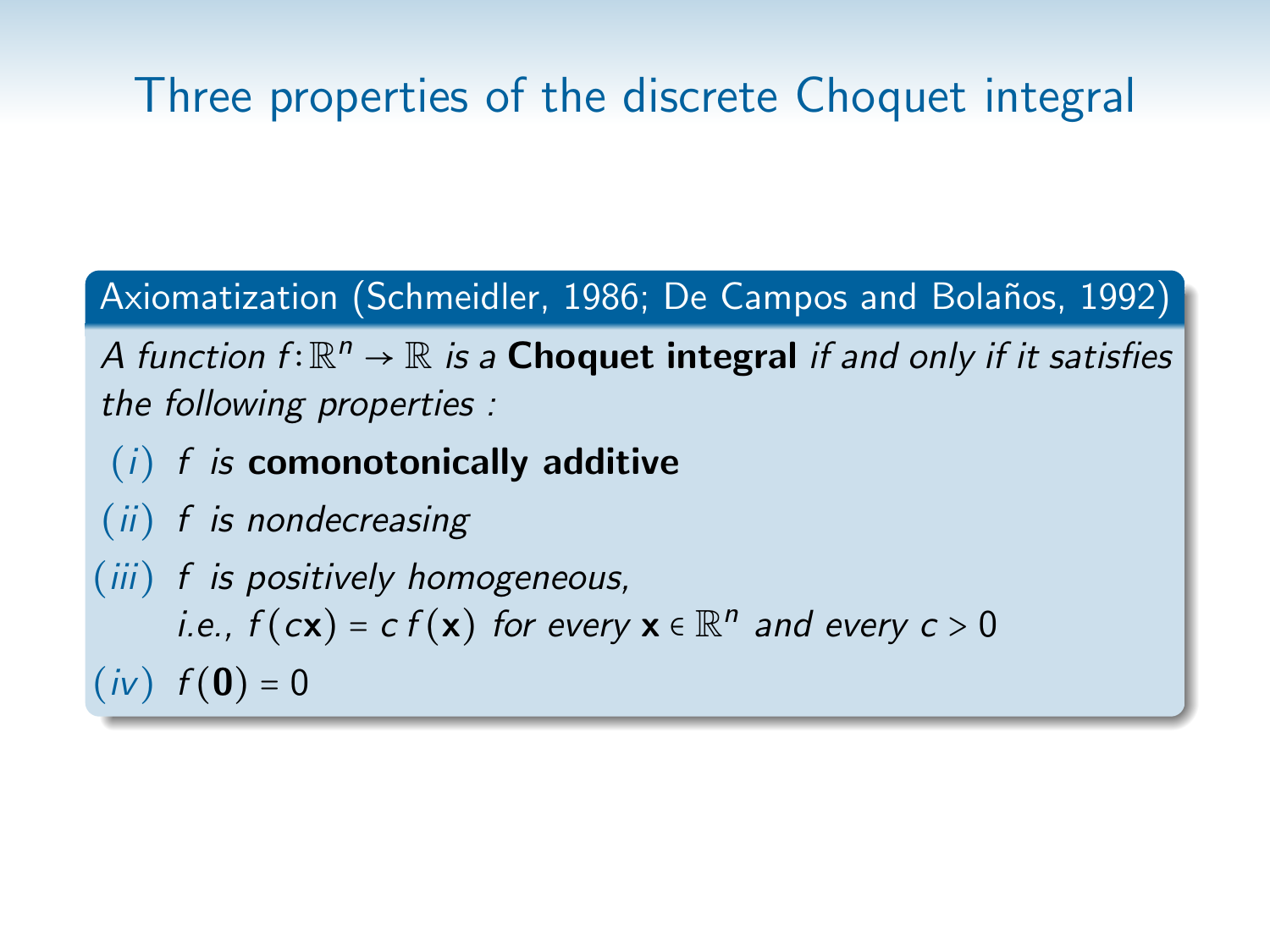For every  $\mathbf{x} \in \mathbb{R}^n$  and every  $c \in \mathbb{R}$ , let

$$
\mathbf{x} \wedge c = (\min(x_1, c), \dots, \min(x_n, c))
$$

$$
\llbracket \mathbf{x} \rrbracket_c = \mathbf{x} - \mathbf{x} \wedge c
$$

Horizontal min-additivity of x :

$$
\mathbf{x} = \mathbf{x} \wedge c + [\![\mathbf{x}]\!]_c
$$

$$
c \frac{x}{\sqrt{\sum_{i=1}^{n} [x]_c}}
$$
  
0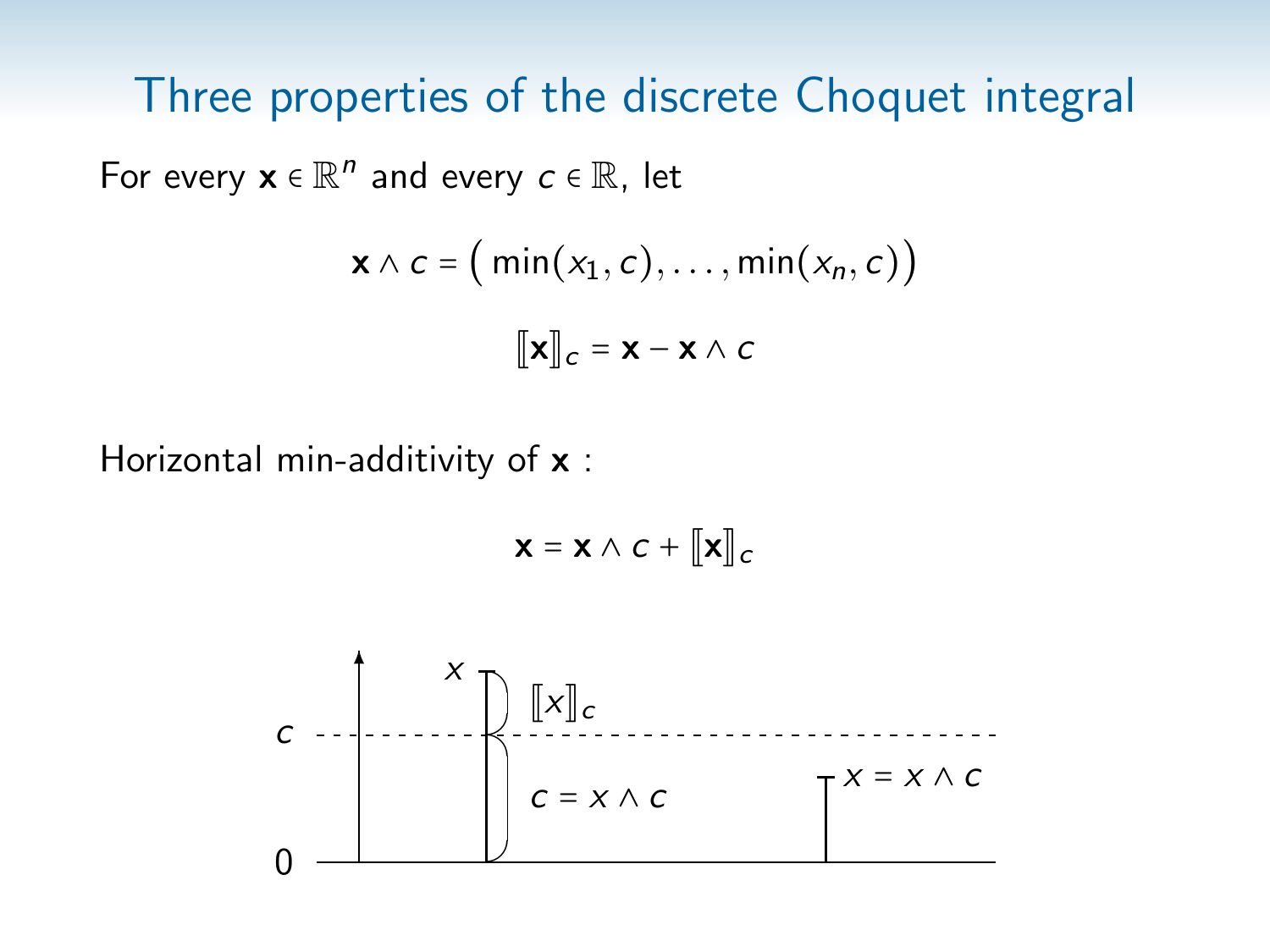Horizontal min-additivity (Šipoš, 1979)

A function  $f: \mathbb{R}^n \to \mathbb{R}$  is said to be *horizontally min-additive* if, for every  $\mathbf{x} \in \mathbb{R}^n$  and every  $c \in \mathbb{R}$ , we have

 $f(\mathbf{x}) = f(\mathbf{x} \wedge c) + f(\Vert \mathbf{x} \Vert_c)$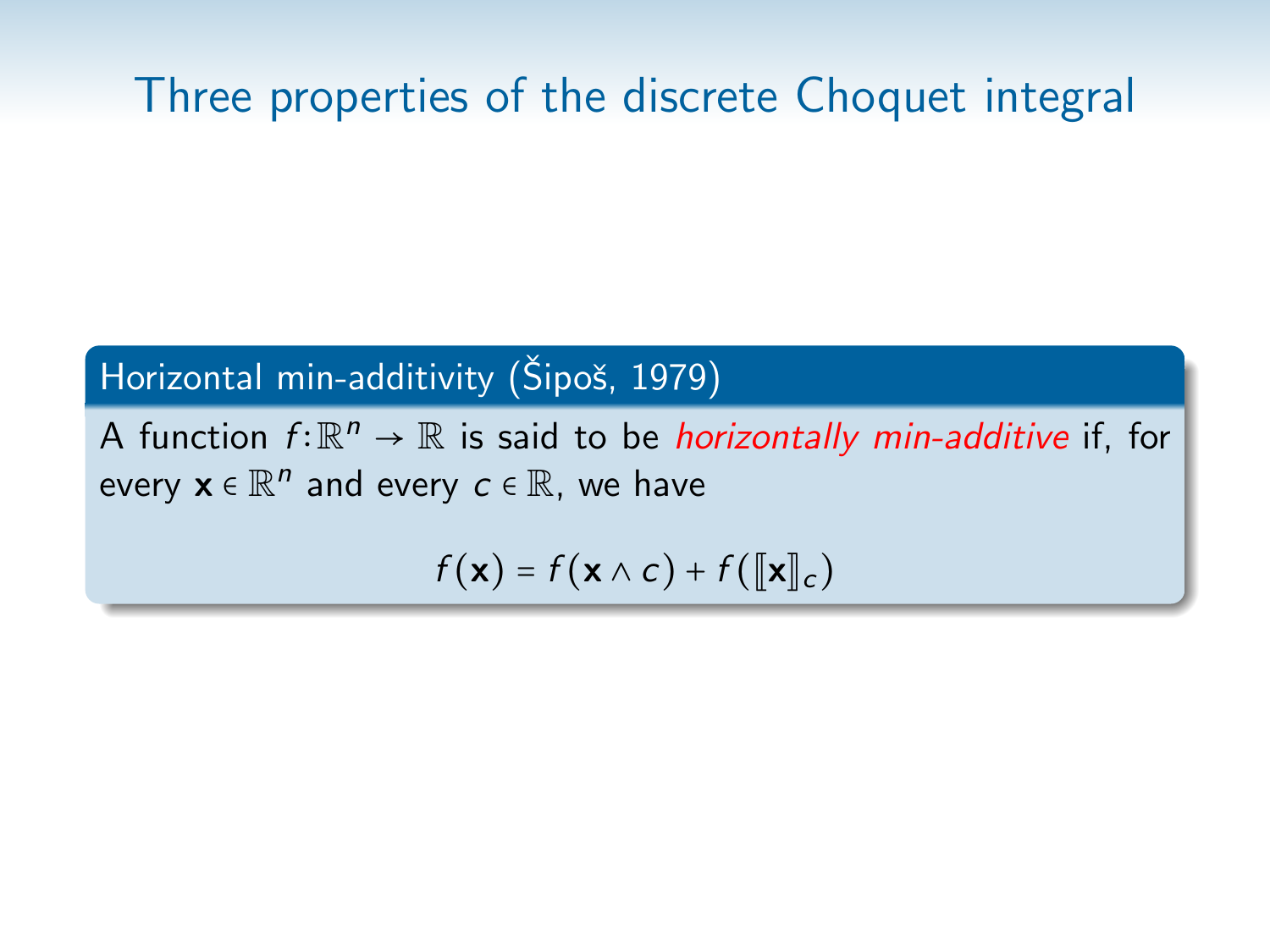### Axiomatization (Benvenuti et al., 2002)

A function  $f: \mathbb{R}^n \to \mathbb{R}$  is a **Choquet integral** if and only if it satisfies the following properties :

- $(i)$  f is horizontally min-additive
- $(ii)$  f is nondecreasing

(iii)  $f(c1<sub>S</sub>) = cf(1<sub>S</sub>)$  for every  $c \ge 0$  and every  $S \subseteq [n]$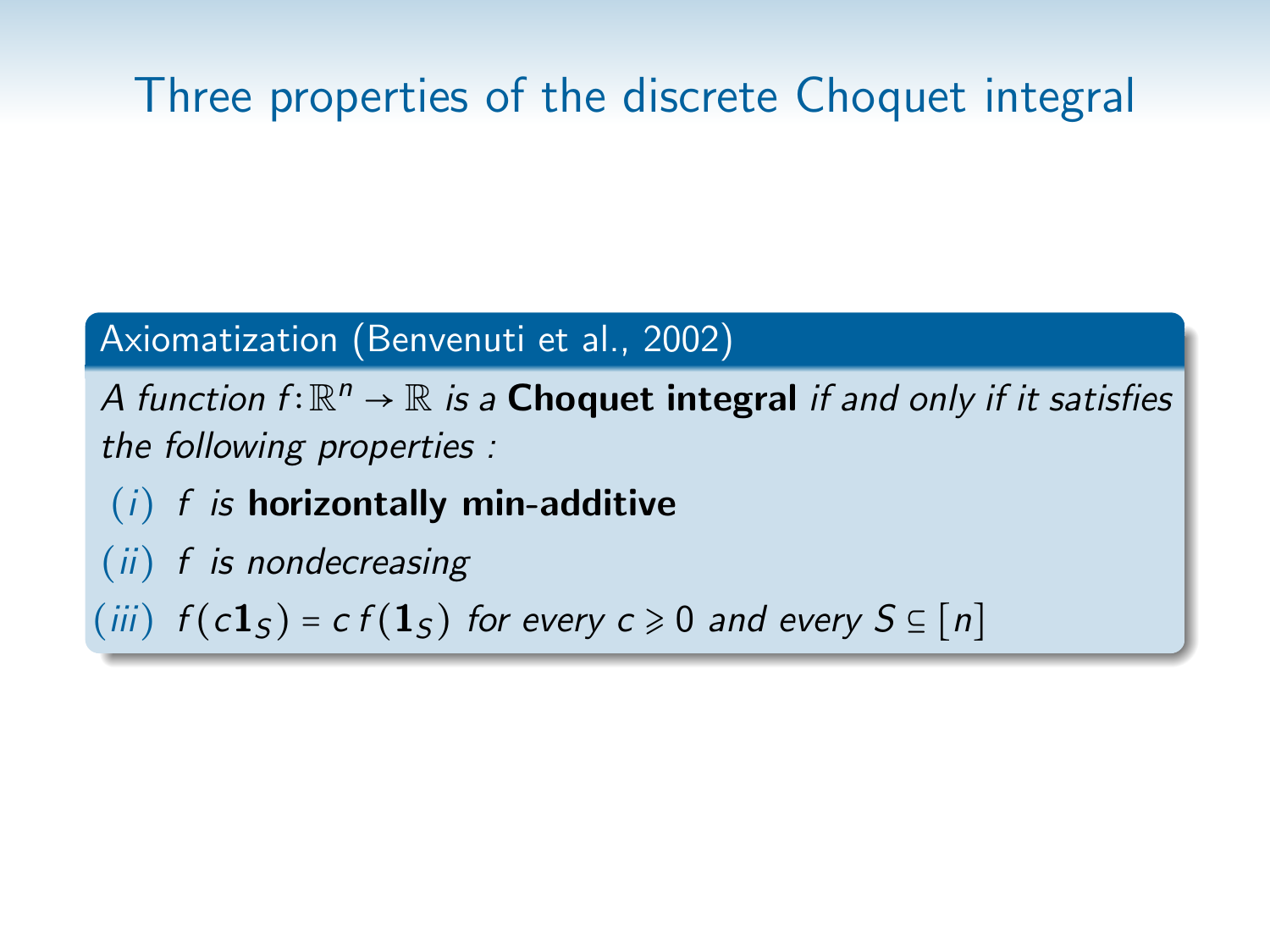### Horizontal max-additivity

We say that a function  $f{:}\mathbb{R}^n\to\mathbb{R}$  is *horizontally max-additive* if, for every  $\mathbf{x} \in \mathbb{R}^n$  and every  $c \in \mathbb{R}$ , we have

$$
f(\mathbf{x}) = f(\mathbf{x} \vee c) + f([\![\mathbf{x}]\!]^c)
$$

where  $[\![\mathbf{x}]\!]^c = \mathbf{x} - \mathbf{x} \vee c$ 

Which is the class of functions that are

- 1. comonotonically additive ?
- 2. horizontally min-additive ?
- 3. horizontally max-additive ?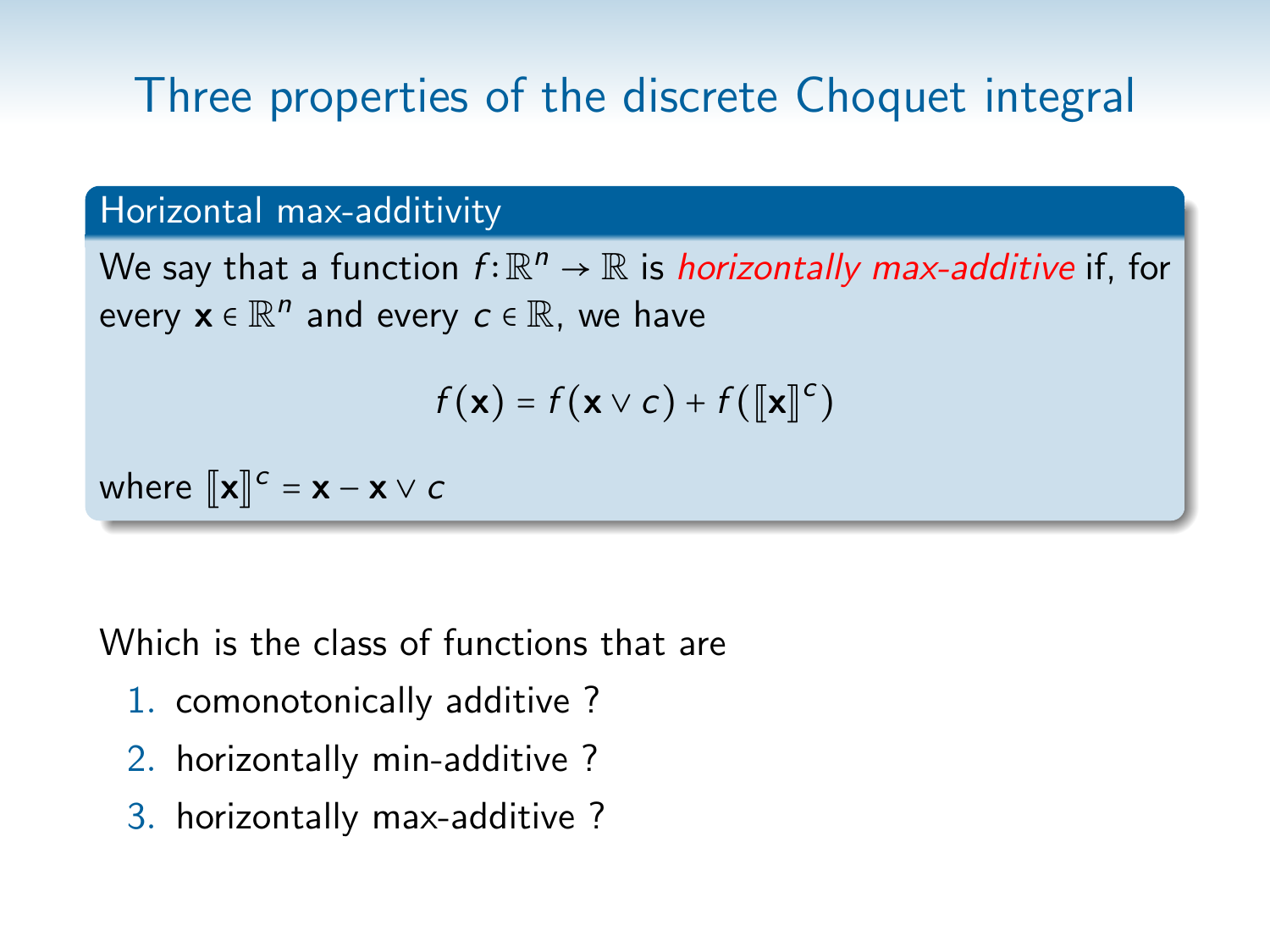

#### **Equivalence**

For a function  $f: \mathbb{R}^n \to \mathbb{R}$ , the following assertions are equivalent

- (i) f is comonotonically additive
- $(ii)$  f is horizontally min-additive
- (iii) f is horizontally max-additive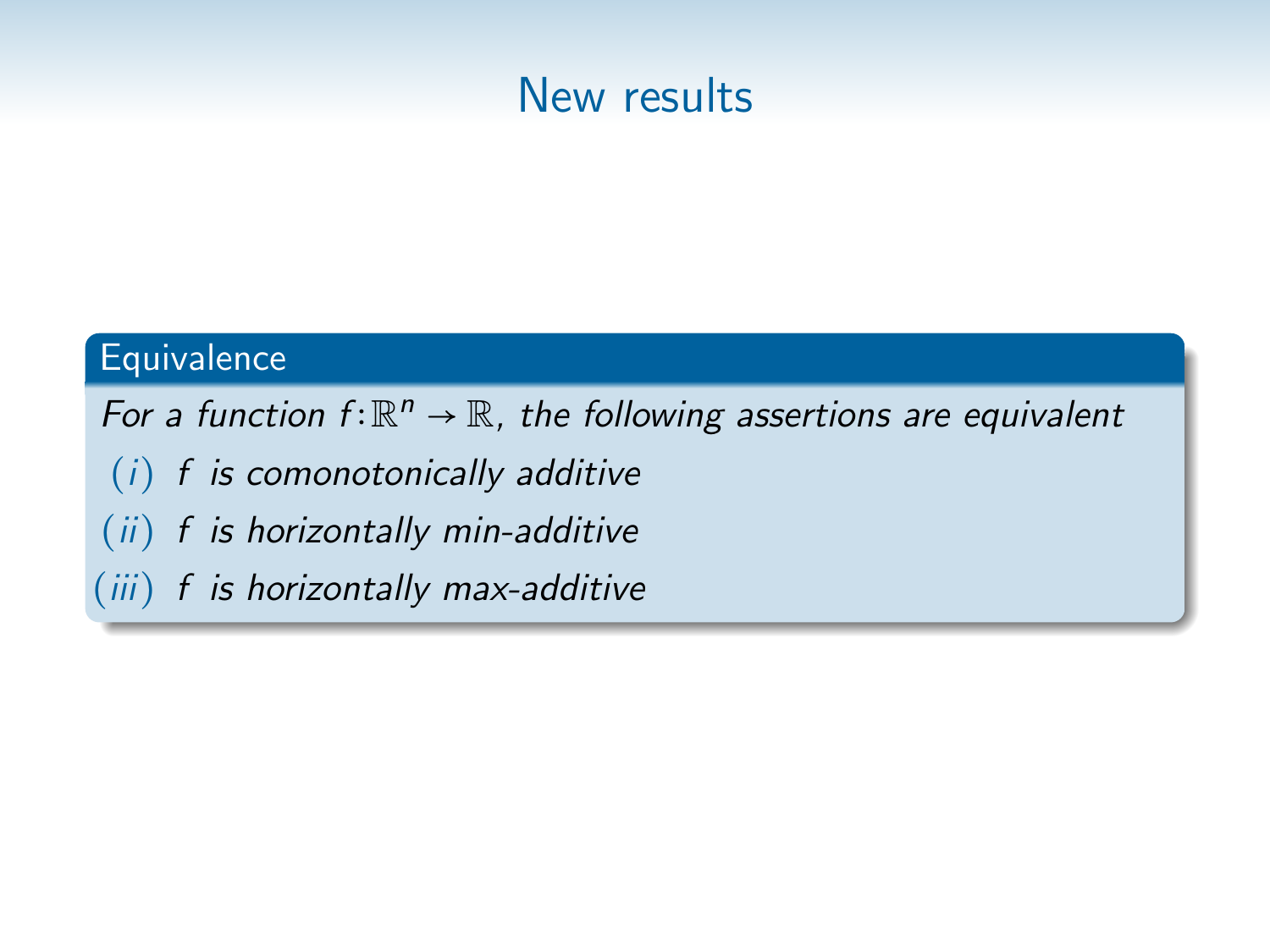#### Comonotonically additive functions

A function  $f: \mathbb{R}^n \to \mathbb{R}$  is **comonotonically additive** if and only if there exists a function  $g: \mathbb{R}^n \to \mathbb{R}$  satisfying

 $(i)$   $x \mapsto g(x1)$  is additive

 $(ii)$   $x \mapsto g(x1<sub>S</sub>)$  is additive on  $\mathbb{R}_+$  for every  $S \subseteq [n]$ 

such that

$$
f(\mathbf{x}) = g\big(x_{\sigma(1)}\mathbf{1}\big) + \sum_{i=2}^n g\big((x_{\sigma(i)} - x_{\sigma(i-1)})\mathbf{1}_{\{\sigma(i),\dots,\sigma(n)\}}\big) \qquad (\mathbf{x} \in \mathbb{R}^n_{\sigma})
$$

In this case we can choose  $g = f$ 

To be compared with the Lovász extension

$$
f(\mathbf{x}) = x_{\sigma(1)} f(1) + \sum_{i=2}^{n} (x_{\sigma(i)} - x_{\sigma(i-1)}) f(1_{\{\sigma(i),...,\sigma(n)\}})
$$
 (  $\mathbf{x} \in \mathbb{R}_{\sigma}^{n}$ )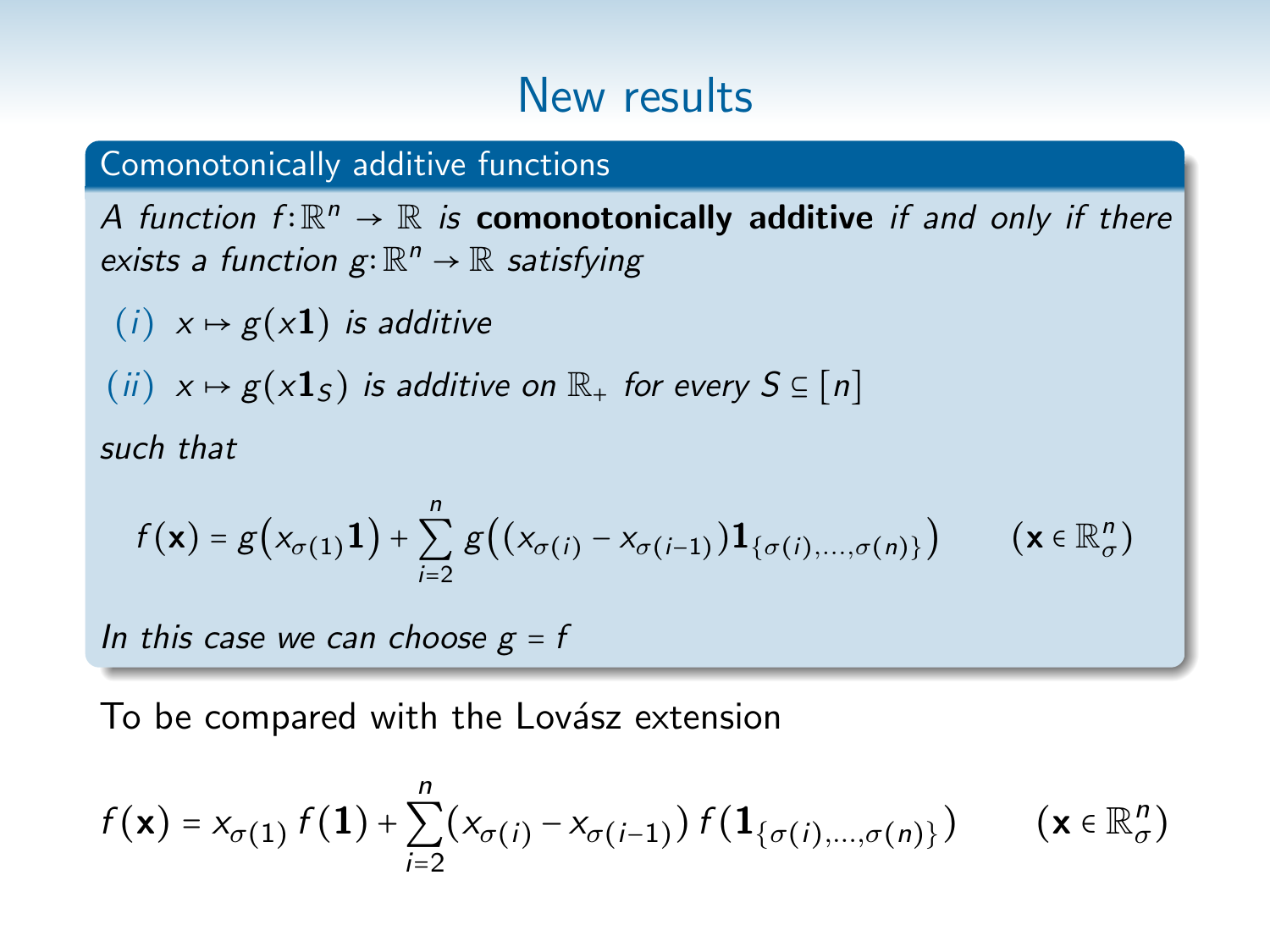**Example :** Comonotonically additive function  $f: \mathbb{R}^2 \to \mathbb{R}$ 



Standard "parallelogram rule" for vector addition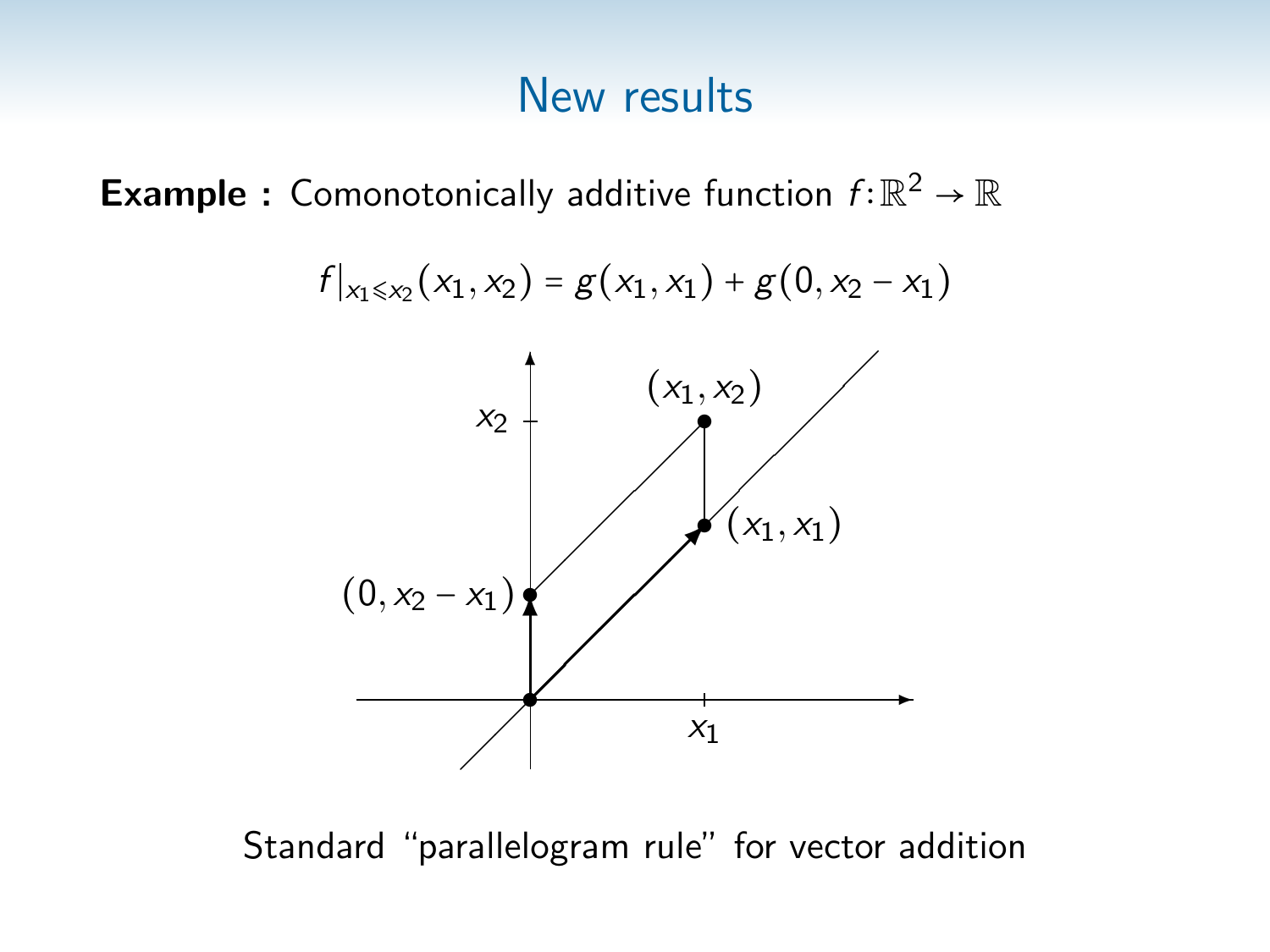### Lovász extensions

A function  $f: \mathbb{R}^n \to \mathbb{R}$  is a **Lovász extension** if and only if the following conditions hold :

- $(i)$  f is comonotonically additive or horizontally min-additive or horizontally max-additive
- (ii) f is positively homogeneous, i.e.,  $f(cx) = c f(x)$  for every  $x \in \mathbb{R}^n$  and every  $c > 0$

### Remark :

- 1. Condition  $(ii)$  can be relaxed into:  $x \mapsto f(x\mathbf{1}_S)$  is positively homogeneous for every  $S \subseteq [n]$
- 2. Axiomatizations of the Choquet integral :
	- $\rightarrow$  just add monotonicity (Schmeidler, Benvenuti...)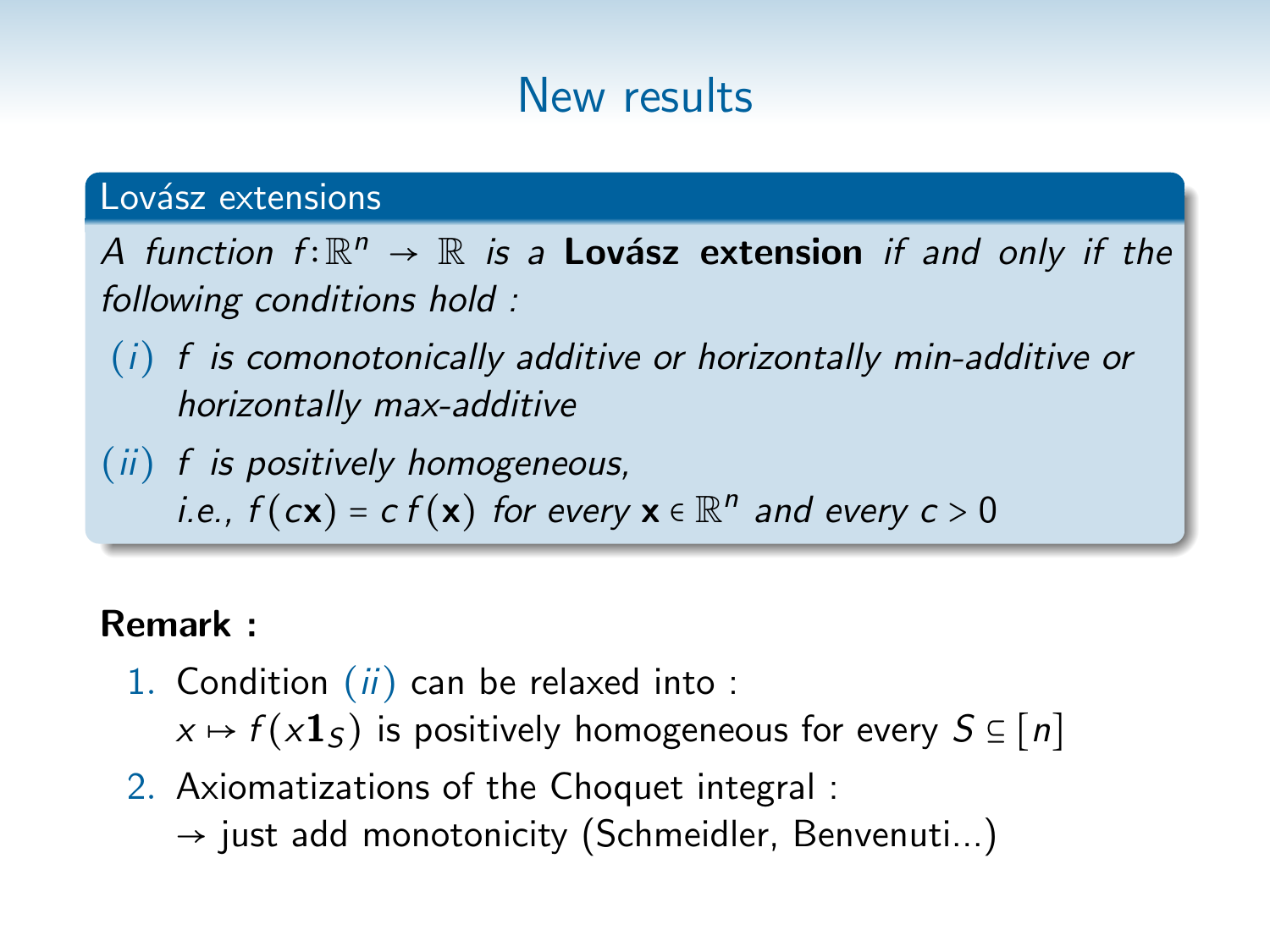Condition  $(ii)$  can be further relaxed :

```
Each of the maps
      x \mapsto f(x1) on \mathbb Rx \mapsto f(x\mathbf{1}_S) on \mathbb{R}_+ or \mathbb{R}_- (S \subseteq [n])is continuous at a point or monotonic or Lebesgue measurable or
bounded from one side on a set of positive measure
```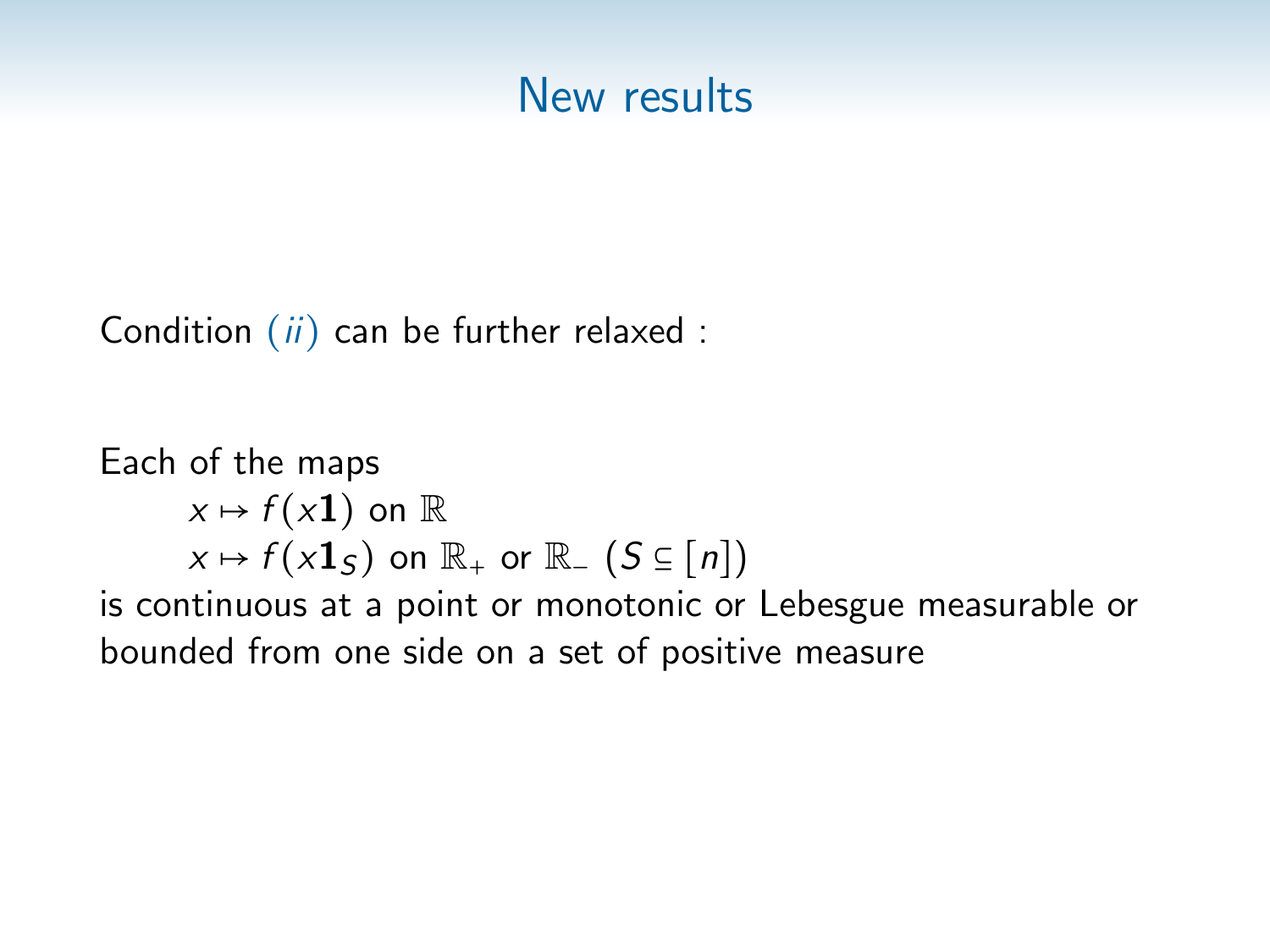For every  $\mathbf{x} \in \mathbb{R}^n$ , set

$$
\mathbf{x}^+ = \mathbf{x} \vee 0 \quad \text{and} \quad \mathbf{x}^- = (-\mathbf{x})^+
$$

### Definition

The symmetric Lovász extension of a function  $\phi$ :  $\{0,1\}^n \to \mathbb{R}$  is the function  $\widecheck{f}_{\boldsymbol{\phi}} \!:\! \mathbb{R}^n \rightarrow \mathbb{R}$  defined by

$$
\check{f}_{\phi}(\mathbf{x}) = f_{\phi}(\mathbf{x}^+) - f_{\phi}(\mathbf{x}^-)
$$

#### Immediate consequences :

 $\bullet$   $\check{f}_\phi$  is piecewise linear and continuous

• 
$$
\check{f}_{\phi}(-\mathbf{x}) = -\check{f}_{\phi}(\mathbf{x})
$$

 $\bullet$   $\check{f}_{\phi}(\mathbf{c}\mathbf{x}) = c \, \check{f}_{\phi}(\mathbf{x})$  for every  $\mathbf{x} \in \mathbb{R}^n$  and every  $c \in \mathbb{R}$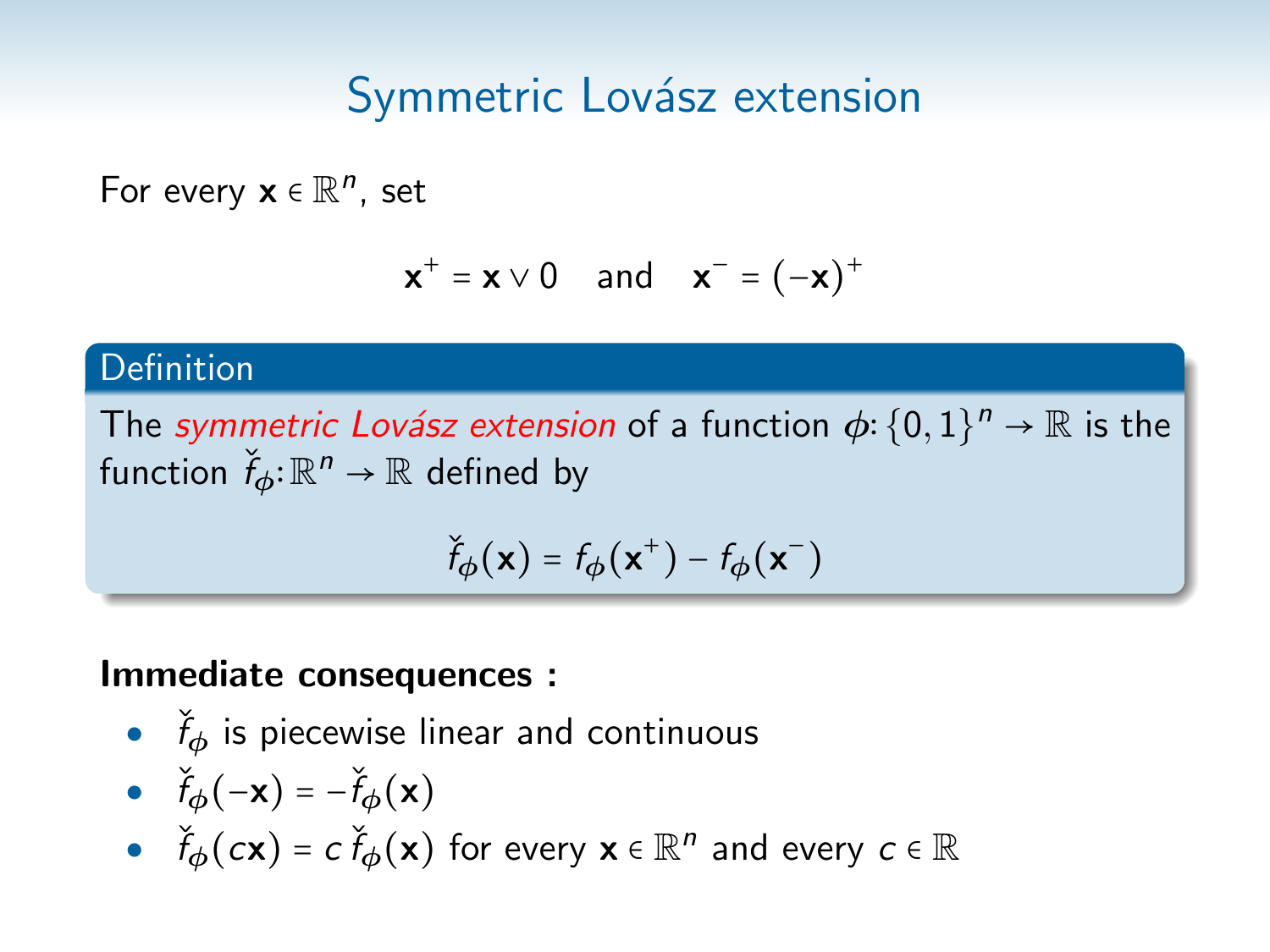

 $f_{\phi}(x_1, x_2) = x_1 + 5x_2 - 3 \min(x_1, x_2)$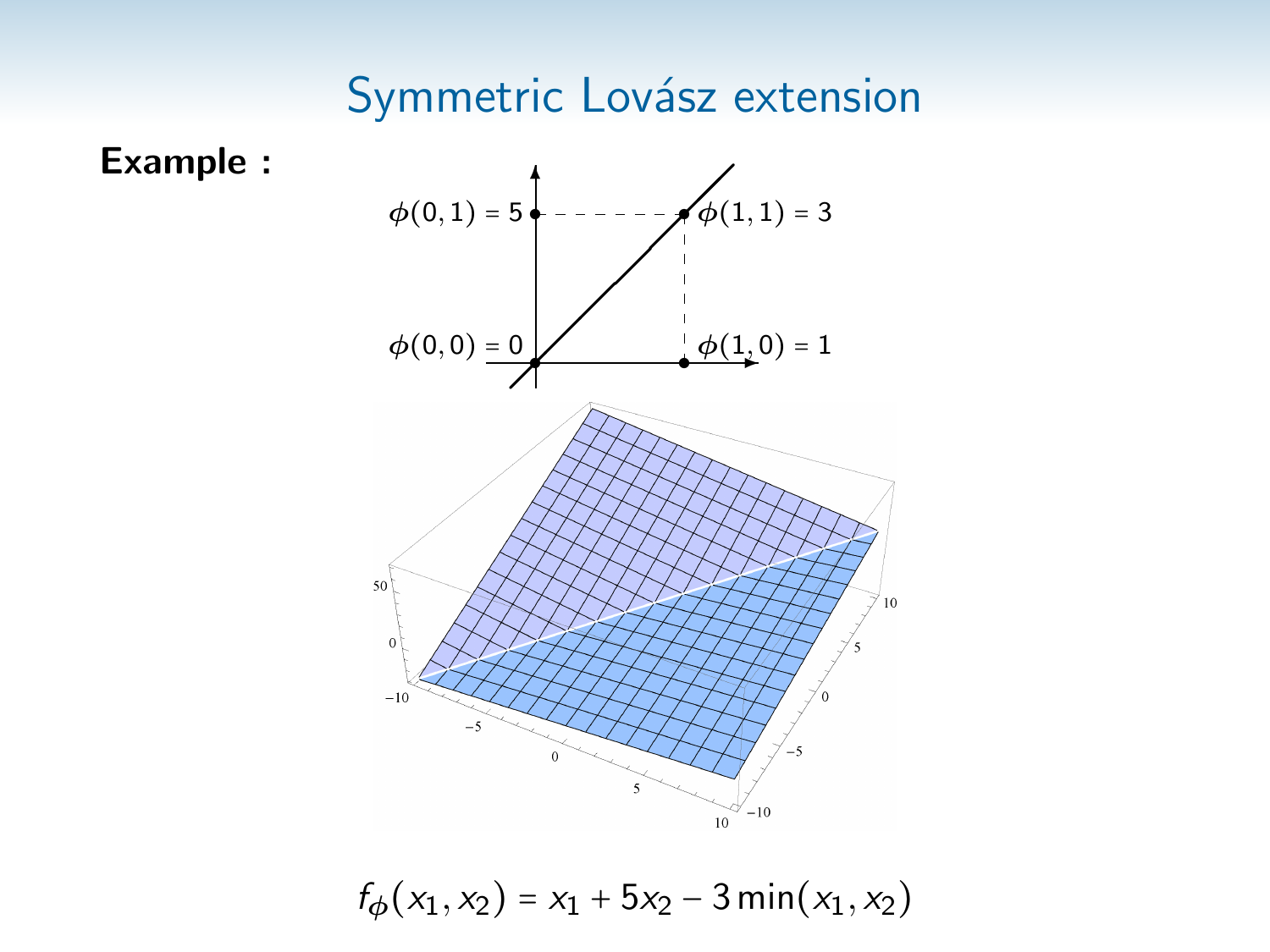

 $\check{f}_{\phi}(\mathbf{x}) = f_{\phi}(\mathbf{x}^+) - f_{\phi}(\mathbf{x}^-)$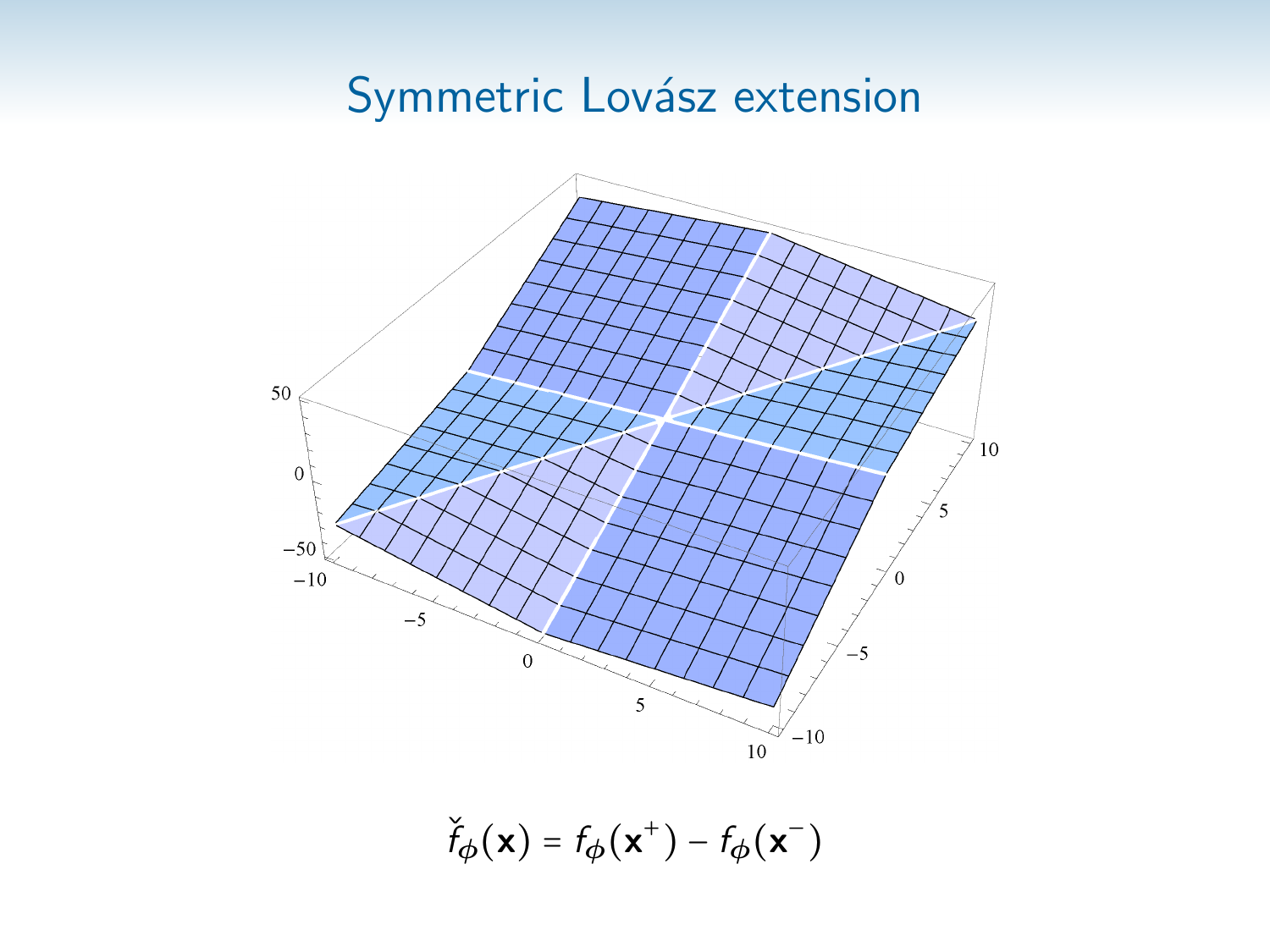We say that a function  $f{:}\mathbb{R}^n \to \mathbb{R}$  is a *symmetric Lovász extension* if there exists a function  $\phi$ :  $\{0,1\}^n \to \mathbb{R}$  such that  $f$  =  $\check{f}_{\bm{\phi}}$ .

### Definition (Šipoš, 1979)

An *n*-variable *symmetric Choquet integral* is a nondecreasing (in each variable) symmetric Lovász extension vanishing at the origin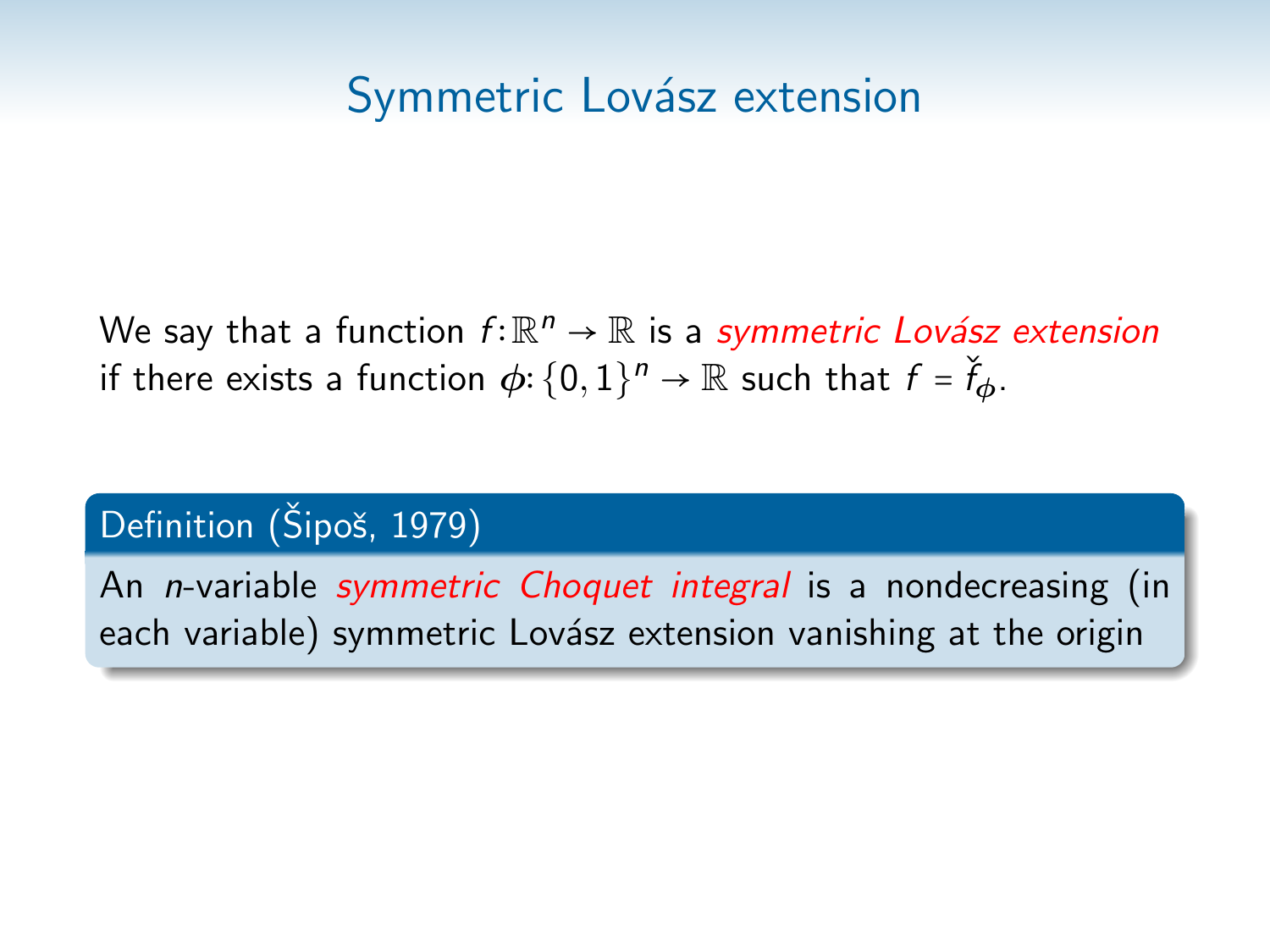#### Horizontal median-additivity

We say that a function  $f{:}\mathbb{R}^n \to \mathbb{R}$  is *horizontally median-additive* if, for every  $\mathbf{x} \in \mathbb{R}^n$  and every  $c \geqslant 0$ , we have

$$
f(\mathbf{x}) = f\big(\text{med}(-c, \mathbf{x}, c)\big) + f\big(\llbracket \mathbf{x} \rrbracket_c\big) + f\big(\llbracket \mathbf{x} \rrbracket^{-c}\big)
$$

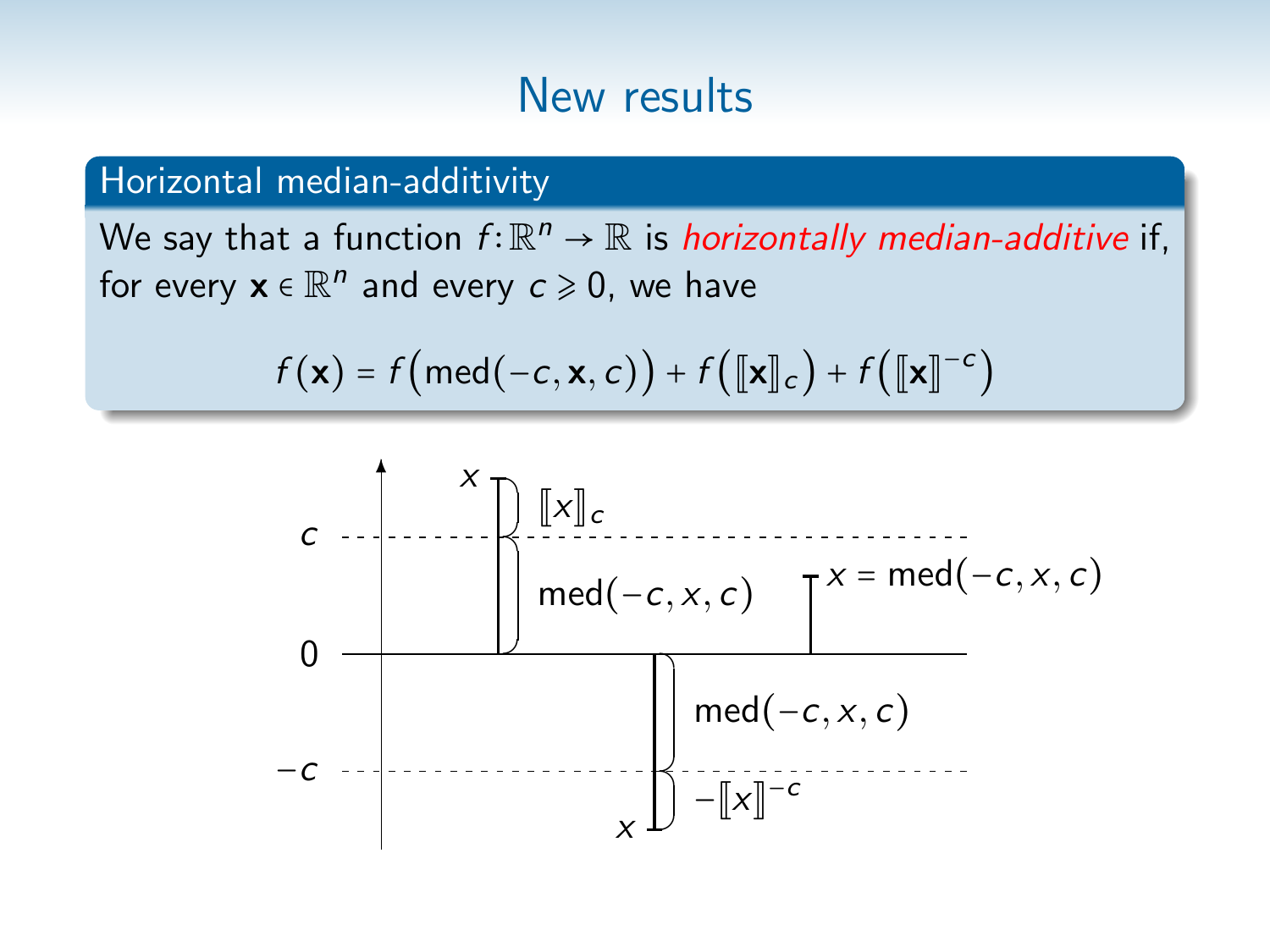

#### Horizontal median-additivity

A function  $f: \mathbb{R}^n \to \mathbb{R}$  is horizontally median-additive if and only if the following conditions hold :

 $(i)$  f $|_{\mathbb{R}^n_+}$  and f $|_{\mathbb{R}^n_-}$  are comonotonically additive

(ii)  $f(\mathbf{x}) = f(\mathbf{x}^+) + f(-\mathbf{x}^-)$  for every  $\mathbf{x} \in \mathbb{R}^n$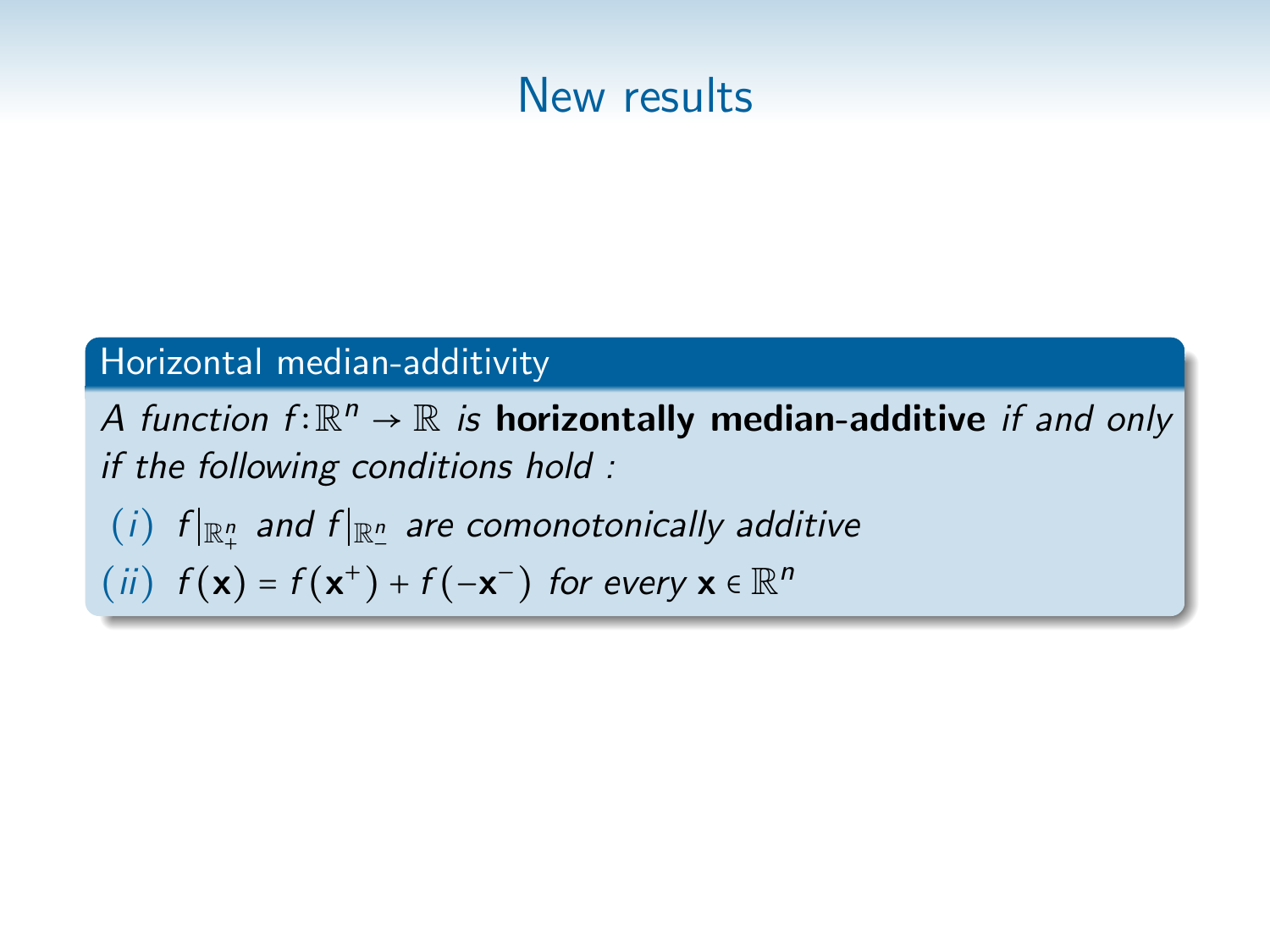### Symmetric Lovász extensions

A function  $f: \mathbb{R}^n \to \mathbb{R}$  is a symmetric Lovász extension if and only if the following conditions hold :

- $(i)$  f is horizontally median-additive
- (ii) f is homogeneous,
	- i.e.,  $f(c\mathbf{x}) = c f(\mathbf{x})$  for every  $\mathbf{x} \in \mathbb{R}^n$  and every  $c \in \mathbb{R}$

### Remark :

- 1. Condition  $(ii)$  can be relaxed into:  $x \mapsto f(x\mathbf{1}_S)$  is homogeneous for every  $S \subseteq [n]$ 
	-
- 2. First axiomatizations of the symmetric Choquet integral :  $\rightarrow$  just add monotonicity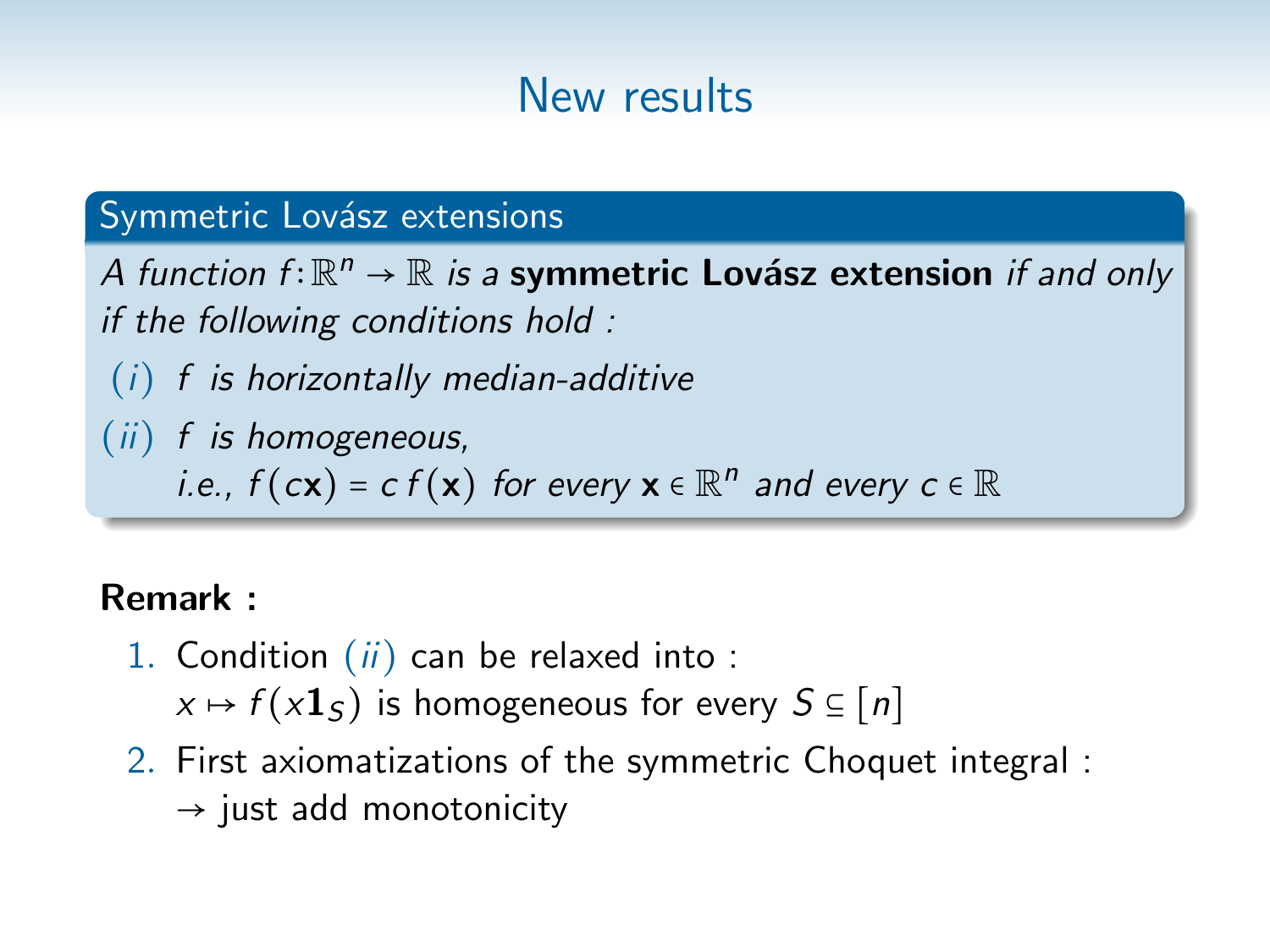Condition  $(ii)$  can be further relaxed :

Each of the maps  $x \mapsto f(x\mathbf{1}_{S})$  on  $\mathbb{R}_{+}$  and  $\mathbb{R}_{-}$   $(S \subseteq [n])$ is continuous at a point or monotonic or Lebesgue measurable or bounded from one side on a set of positive measure

and  $f(-1<sub>S</sub>) = -f(1<sub>S</sub>)$  for every  $S \subseteq [n]$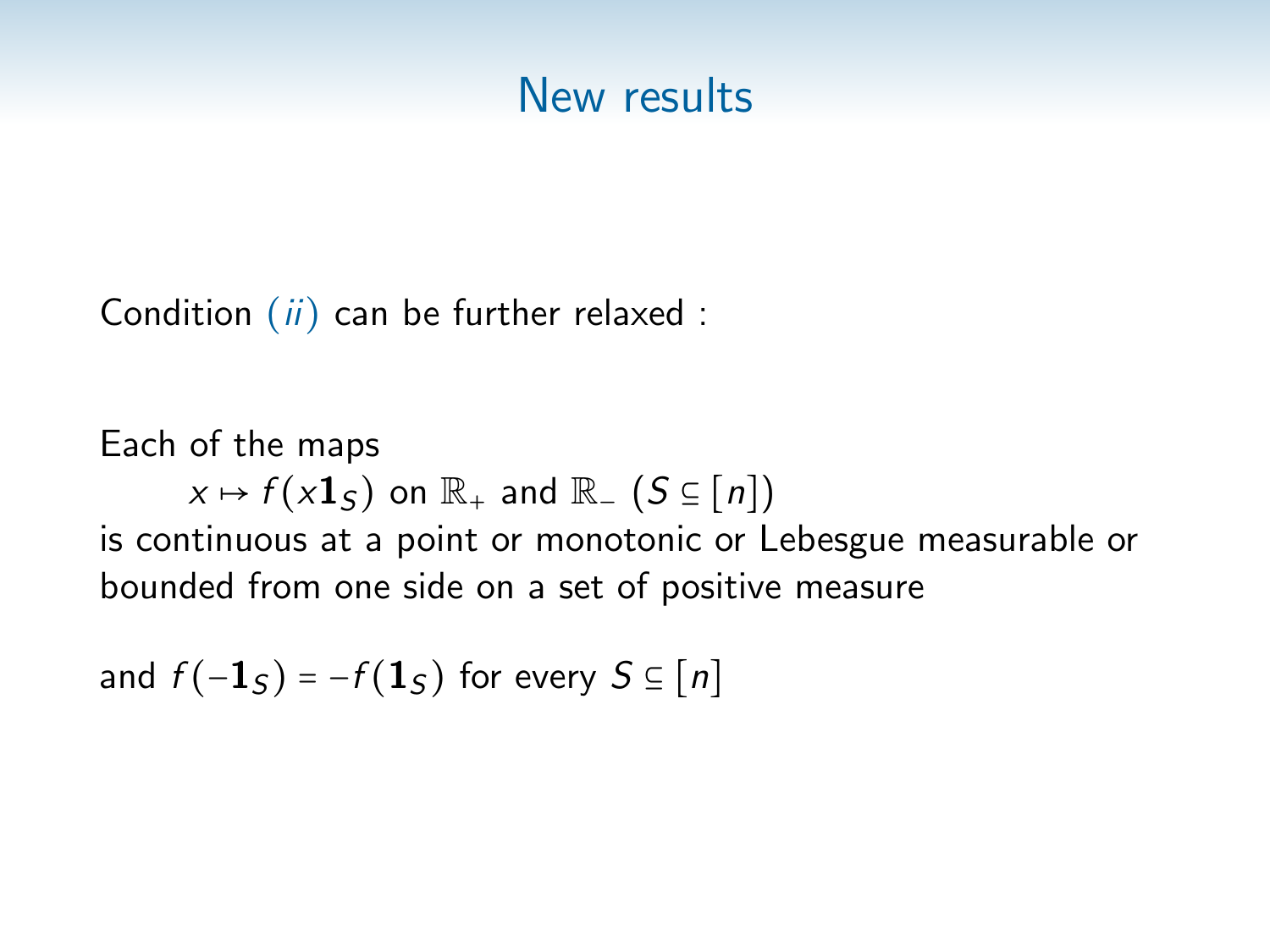

Our results can be easily extended to functions  $f: J^n \to \mathbb{R}$ , where  $J$  is a nontrivial real interval containing the origin  $0$ 

Also, the condition  $f(\mathbf{0}) = 0$  can be easily dropped off